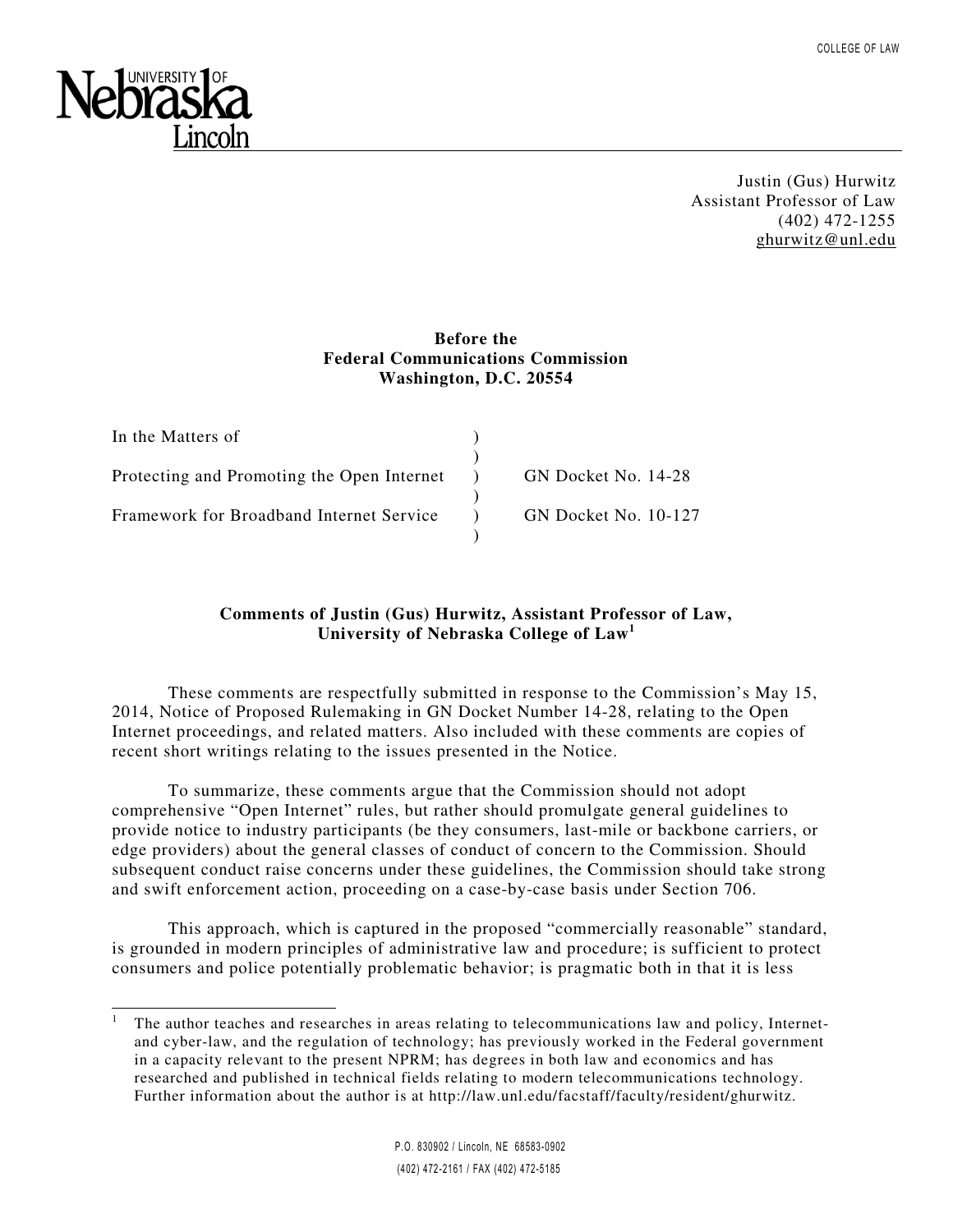likely to result in further years of Open Internet rulemaking efforts (and concomitant uncertainty) than other alternatives being considered by the Commission and in that it is more likely to survive judicial challenge than those alternatives. It allows for the continued development of new pro-consumer businesses and business models on the Internet while allowing the Commission to investigate and take action against conduct that may harm consumers – in this sense it is unlike other alternatives under consideration that could foreclose the development of pro-consumer businesses and business models in the interest of preventing hypothetical (and often nonsensical) consumer harm. This approach maintains flexibility that is essential to avoid manipulation, capture, and arbitrage by firms that would use the Commission's rules to profit, possibly at the expense of consumers.

These comments proceed in four parts. The first part discusses the paramount importance of consumer welfare in whatever rules the Commission adopts. In addition to common points about the importance of consumer welfare, this discussion argues that consumer welfare urges that the Commission adopt rules that will not result in immediate judicial challenge and additional years of development and litigation, that it requires the FCC to play an affirmative role in educating consumers, and that it requires the development of a dispute and complaint resolution mechanisms that is timely, accessible, and responsive to consumers.

The second part briefly surveys the economics of vertical integration, innovation, and multi-sided markets, to argue that legal standards are preferable to rules. The literature on these topics consistently demonstrate that vertical integration, platform "openness," and multisided business models can have inconsistent and unpredictable effects on consumer welfare. Any rule, therefore, that prophylactically mandates or forecloses the adoption of broad classes of business structures or conduct is, almost by definition, arbitrary, and its adoption capricious.

The third part discusses the Commission's authority to implement Open Internet rules. It makes the basic point that adoption of Title II as a legal basis would almost certainly result in additional years of industry and consumer uncertainty as the Commission's rules are challenged by interested parties in court and narrowed through forbearance. This substantial cost comes with little gain, as Title II does not offer substantially more legal authority than Section 706, which is already sufficient to the Commission's legal goals.

The third part's discussion also considers the question of implementation – a focus that has thus far largely been absent from discussion of the Commission's rules. It argues that *ex post* case-by-case enforcement of standards is preferable to the development and enforcement of strong *ex ante* rules, and explains the legal requirements to proceed along such a path.

The final part offers a technical discussion of statistical multiplexing and its relationship to the Notice's consideration of minimum levels of access and nondiscrimination. The level of technical detail is modest, but makes a critical point with respect to concerns about so-called "fast lanes": in statistically multiplexed systems (such as the Internet), when one user (or firm) pays another for committed capacity, all other users of the network benefit when that user's capacity is not being used. Conversely, when one user consumes a statistically disproportionate amount of capacity, all other users on the network are harmed. Understanding the technical principles that undergird how Internet resources are shared is essential to understanding concepts like "best effort," minimum levels of access, and harmful discrimination.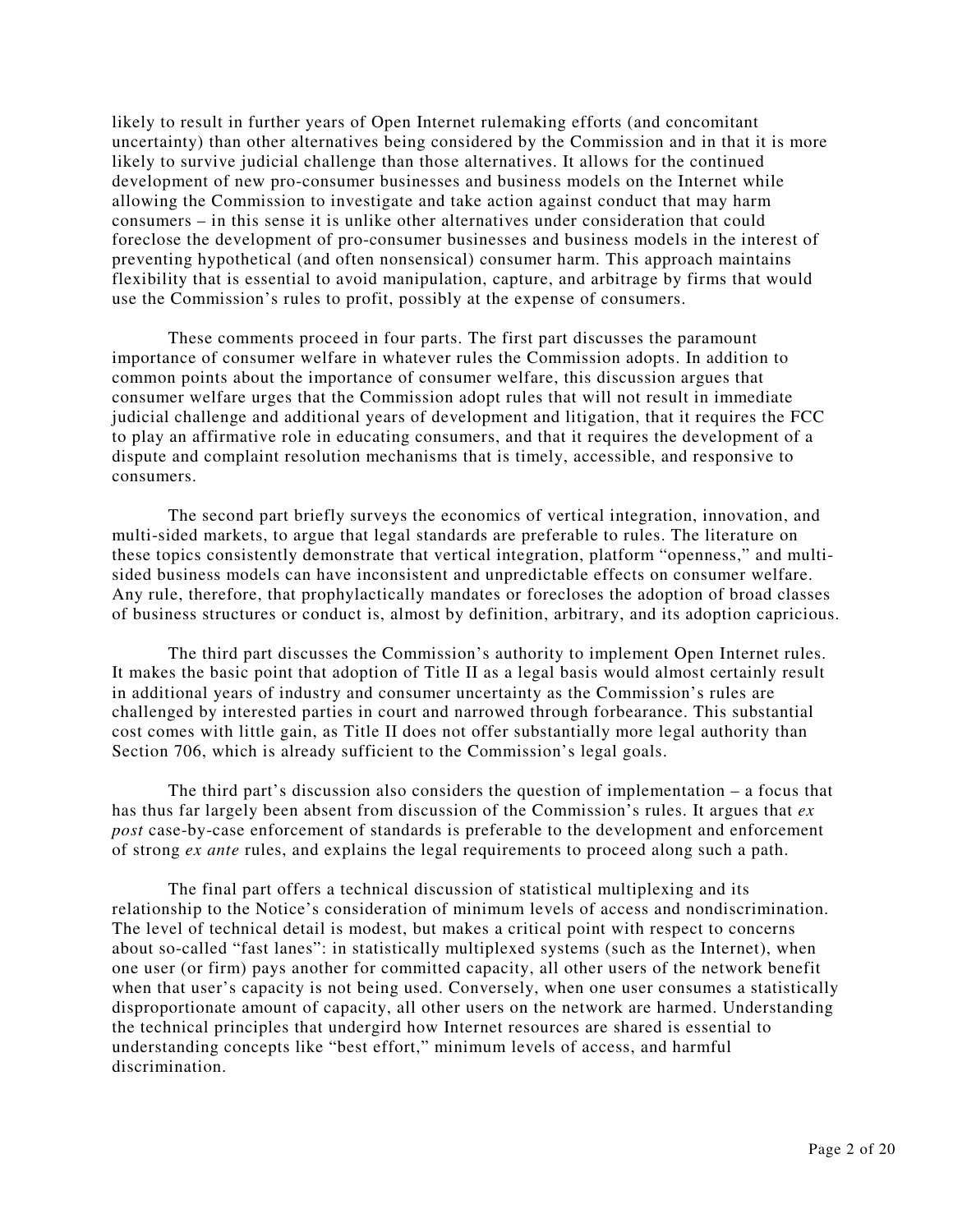## **I. First, do no (consumer) harm**

 It is common – rote bordering on trite – to begin comments such as these by asserting the primacy of the consumer in the regulatory calculus. But it is important to do so. Consumer welfare is the lodestone that should guide all government policy; and, in the form of the "public interest, convenience, and necessity," it is expressly the Commission's guiding principle.

 Consumer welfare is important to the Commission's proposed rules in several ways. Foremost, regulation of business models and other conduct online has direct and indirect effects on consumer welfare. Good rules will, on net, increase consumer welfare; bad rules will, on net, reduce it. As is argued later, the economics literature consistently demonstrates that the consumer welfare effects of the sort of business models and conduct addressed by the proposed rules are uncertain – which means that any firm rules adopted today have the potential to harm consumers.

 But consumer welfare is also implicated in other ways by the proposed rules – as well as by the broader Open Internet/Network Neutrality debate. Three ways the NPRM affects consumer welfare are discussed here: consumers getting caught in fights between content and distribution; consumer uncertainty and confidence in the industry; consumer access to and understanding of regulatory protections. Each of these concerns should be incorporated into the Commission's analysis and ultimate adoption of any rules.

 Consumers often get caught in the middle of fights between content owners and content distributors. We see this today in the fights between Netflix and ISPs, and in retransmission consent disputes. We have also seen it historically, for instance in disputes between long distance and local exchange carriers in the early 1900s, and (more poignantly) between Western Union and the Associated Press in the late 1800s.

 Fights between content owners and distributors are often over how to divvy up rents extracted from consumers (i.e., profits). Where this is the case, the actual effect of the dispute on consumers is relatively small – though the resources expended in the fights are deadweight losses, the fight itself is over the distribution of existing rents, not the creation of new rents. This changes, however, when firms involve consumers in these disputes, either by withholding access to consumers or content (e.g., distributor refusing to carry or degrading content or a content provider refusing to provide it), or by involving consumers as parties to the dispute (e.g., by encouraging consumers to petition the government for regulation, based on incomplete or biased information). Importantly, both consumers and government naturally focus their initial scorn on content distributors – perceived as mere middlemen skimming undeserved profit from the valued and desirable wares of the content providers; but it is often later discovered that the content owners are the actual malefactors in the dispute with the distributors.<sup>2</sup>

 This demonstrates two important points. First, firms often use the regulatory process for their private gain – and this is often done at the expense of consumers. For this reason, antitrust enforcers are generally reluctant to credit complaints by a firm's competitors, or those who could otherwise gain competitive advantage through regulatory action. And, second,

 $\frac{1}{2}$  *See, e.g.,* Gus Hurwitz, *Should we regulate firms we just don't like?*, TechPolicyDaily.com (November 6, 2013) (citing and discussing Menahem Blondheim, *Rehearsal for Media Regulation: Congress Versus the Telegraph-News Monopoly, 1866-1900*, 56 Federal Communications Law Journal 299 (2004)).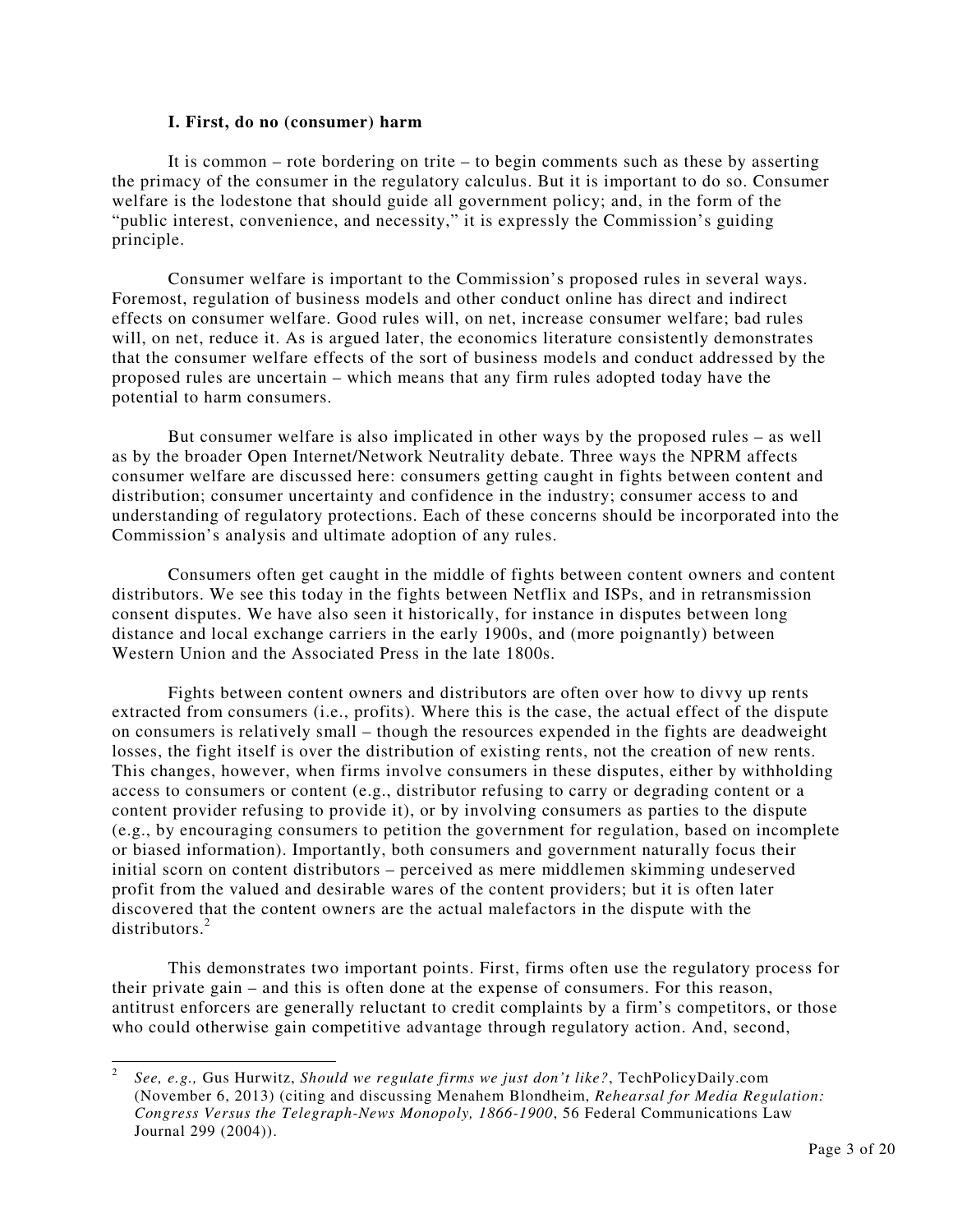consumer effects are often difficult to assess and run contrary to expectations. Again drawing from the antitrust experience, this is the basic reason that most antitrust analysis has moved from *per se* rules, proscribing certain conduct as permissible or impermissible, to Rule of Reason analysis, under which antitrust claims are examined on a fact-specific, case-by-case basis.

 These concerns are particularly important in media-related industries, where consumer sentiment may be naturally biased against distributors and in favor of content owners. This suggests in part that the Commission should be cautious in accepting consumer expressions of concern about maintaining the Open Internet, especially where they assert concerns about distributor relationships with content owners as the basis for their concerns.

 This also suggests that the Commission incorporate consumer concern into its welfare analysis. The Commission leadership and staff know as well as anyone that the rules at issue in the NPRM have captured substantial consumer attention. Ongoing fights about network neutrality create substantial uncertainty and concern for consumers. No matter whether these concerns, or consumers' suggested approaches to resolving them, are reasonable, they can legitimately be viewed as consumer harm.

 There are two things that the Commission should do in response to these concerns. First, in adopting its Open Internet rules, the Commission should consider how the implementation of those rules will affect consumer understanding of and confidence in the industry. For instance, between otherwise equal options, the Commission should favor rules that are more straightforward or timely to implement, that would reduce firms' ability to strand or otherwise strategically use consumers, and that are less likely to immediately end up back in court. This last point is particularly important given the Commission's consideration of using Title II as a basis for its authority. Should it elect to do so, it seems likely that the new rules will quickly be challenged, resulting in several months or years of uncertainty before the rules can be implemented. Even absent such litigation, the Commission will likely face years of discussion and litigation over the forbearance of various Title II requirements. This outcome would constitute substantial consumer harm.

 Second, in developing and implementing its rules, the Commission must take seriously the need for consumers to understand the rules, report their concerns, and be provided with explanatory feedback about these concerns. The NPRM considers the creation of an ombudsperson; this proposal should be firmly embraced. A central task of this office should be to educate consumers – particularly by providing substantive explanatory feedback when action is not taken in response to a complaint. As part of this task, information and statistics about complaints and responses to them should be compiled and maintained publicly. It is also important that this office be non-political.

## **II. Economic and technical complexity urge use of standards over rules**

A basic assumption of the NPRM is that it is possible to craft pro-consumer Open Internet rules. While there may be some business practices and other forms of conduct that are sufficiently harmful (or beneficial) to consumers to merit *ex ante* treatment – such as conduct that would be clearly problematic under the antitrust laws – the effects of the wider range of practices or conduct subject to the NPRM is generally ambiguous. As such, the Commission would be ill-advised to adopt strong rules – and such rules would necessarily be arbitrary and capricious. Rather, where the Commission feels that the potential for harmful practices or conduct is great, it should provide guidance as to the standards by which it will assess whether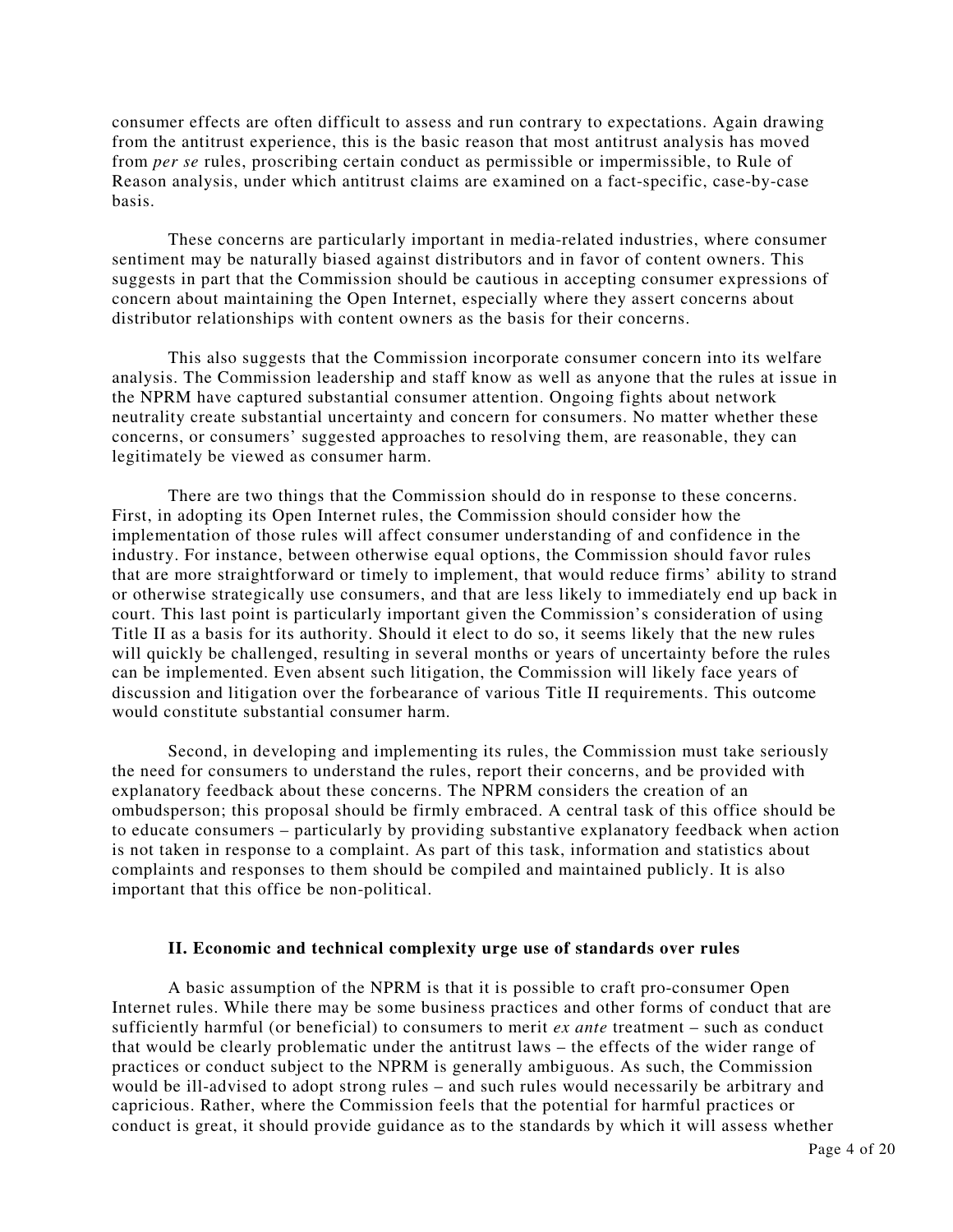specific instances are, in fact, harmful. Such guidance is likely a necessary requirement to satisfy Constitutional Due Process and fair notice requirements, particularly where the Commission may want to seek fines or damages against a firm.

 Three types of organizational structures demonstrate this ambiguity: "open" innovation platforms, vertical integration, and multi-sided markets.

 Net neutrality advocates, the strongest supporters of Open Internet regulation, often assert that the Internet has thrived because it is "open." Indeed, this idea is captured by (or perhaps has captured) the Commission's own caption for this docket: Protecting and *Preserving the Open Internet*. The reality, however, is that "openness" is neither necessary nor sufficient for the sort of growth that the Internet has seen and fostered – indeed, it can limit such growth. Moreover, the Internet never has been open in the way that advocates suggest.

## *II.a The Internet as an "open" platform*

l

 On the first point, literature and experience amply demonstrate that "open" platforms, or general purpose technologies generally, *can* promote growth and increase social welfare; they *can* also create limits.<sup>3</sup> These limits originate along myriad vectors. Developing open systems can impose costs on initial developers, both in their development of the system and their education of third parties in how to interface with it. It can ossify a system, as subsequent changes will have negative spillovers for third parties. It can fragment a system, if subsequent changes are made by the initial developer or subsequent developers choose to fork a project. It can impose technical costs, as an open system may need to be "more robustly" (e.g., inefficiently) engineered in order to support open interfaces. In particular, to be truly "open," a system may need to make internal variables and functions available externally (to those outside the system), even where they are best kept internal to the system<sup>4</sup> – this can lead to substantively inefficient system design, or inefficient use of development resources. An example of this can be seen in the architectural differences between the Internet Protocol stack, which is a four layer model, and the OSI reference model, which is a seven layer model.<sup>5</sup> The OSI model is unquestionable more "open," in that it allows a greatly larger number of interface pairings and the export of a greater number of internal variables and functions to facilitate those pairings; the OSI model, however, is rarely used, largely because it is grossly overengineered. A protocol designed on the OSI model would cost more to develop, be harder to maintain, and have worse technical performance than one designed on a more streamlined (and less "open") model.<sup>6</sup>

<sup>3</sup> The seminal cite is Bresnahan & Trajtenberg , *General Purpose Technologies "Engines of Growth?"*, 65 J. ECONOMETRICS 83, 94–96 (1995). See also Christopher Yoo, *Modularity Theory and Internet Policy*, at 33 (2013) (discussing same), *available at*

http://scholarship.law.upenn.edu/cgi/viewcontent.cgi?article=1467& context=faculty\_scholarship. 4

See Yoo, at 22–24 (discussing interdependency and information hiding between modules). 5

The two models' layer approaches represent somewhat different purposes, but are broadly comparable, if on general terms.

<sup>6</sup> As a simple, but important example: the most computationally time-consuming process performed in the TCP/IP stack is the passing the payload (the actual data being sent between endpoints) between layers. In a truly "open" stack, IP requires data to be copied three times across the memory bus; for large packets, this can dramatically increase latency. An integrated, "closed," stack, on the other hand, can perform this same function with a single copy operation. Many high-performance IP stacks do precisely this, often integrating the IP or even TCP processing functions with the network interface ("offloading" the IP or TCP processing). Importantly, this involves a form of deep packet inspection, where the middle layers of the IP stack need to both look down the stack into a packet's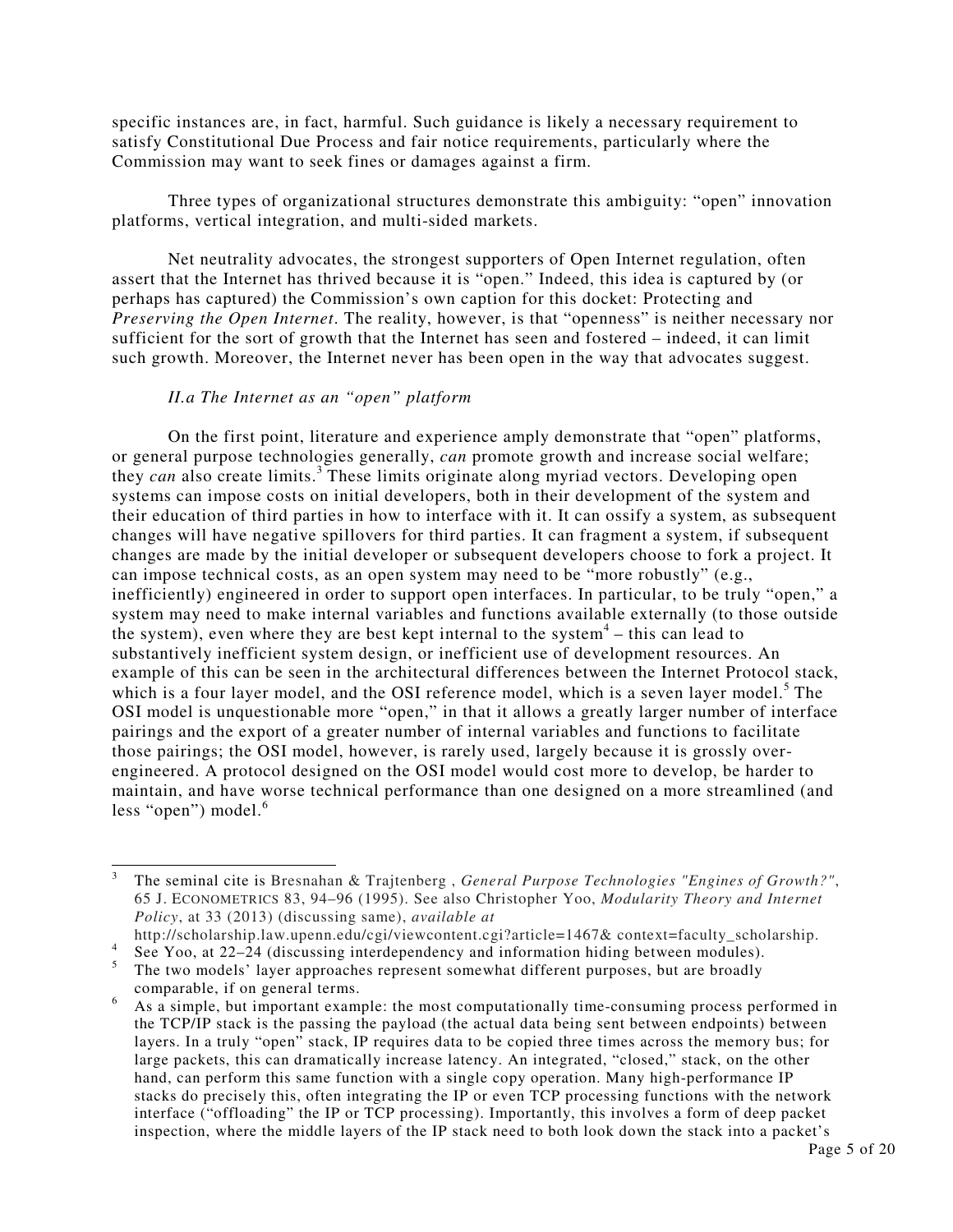Beyond the academic literature, much of which is grounded on theory or models, the relative merits of open versus closed systems has been vividly played out in practice. The classic fights here have played out between, e.g., IBM (a closed system model) and IBMcompatible PCs (open systems); between Apple (a notoriously closed system) and other OS models (e.g., Linux, an open system; and Microsoft, an intermediary model); between application vendors (e.g., traditional closed-source models and the open-source development model); and between different mobile platforms (e.g., between Apple's closed iOS and Google's partially-open Android platform). The results of these fights are generally well known, and demonstrate the indeterminacy of the value of "openness." Apple is the clear example demonstrating the success of closed models. The Apache web server is a leading example of the value of openness.<sup>7</sup> Google's Android is an enlightening example. Google develops the core OS on an open source basis, but retains closer control over the core suite of applications that run on the platform. One should also consider Wikipedia and its struggles to maintain its quality as an open platform over time.<sup>8</sup>

The conclusion to draw from this discussion is that, while open platforms can generate consumer benefits, there is no *ex ante* reason to believe that on particular platform will do so merely because it is open. To the contrary, closed platforms can prove more valuable than open ones.

The second point to make about the "preservation" of the open Internet is that the Internet simply is not, and never has been, an open platform in the sense that net neutrality advocates take it to be. The TCP/IP stack incorporates many design decisions and compromises that were made that either expressly or incidentally improve or degrade the performance of different types of applications or different users based upon how they connect to the network. Moreover, many of these decisions were made based upon the characteristics of then-available computer hardware – they would likely have been made differently and have had different consequences given today's technology and uses of the network.

This fundamental point has been made clearly and strongly by several research scientists that were intimately involved with the development of the Internet. This is best seen with David Clark. Quoting from a 2009 Communications Daily interview with Clark, Hazlett and Wright recount Clark's description of the early Internet:

"The network is not neutral and never has been," Clark said, dismissing as "happy little bunny rabbit dreams" the assumptions of net neutrality supporters that there was once a "Garden of Eden" for the Internet. NSFnet, an early part of the Internet backbone, gave priority to interactive traffic, he said: "You've got to discriminate between good blocking and bad blocking."<sup>9</sup>

headers and up the stack into system state information, in order to directly place a packet's payload directly into application memory in its initial copy operation.

-

<sup>7</sup> For important recent work on this topic, see Shane Greenstein and Frank Nagle, *Digital Dark Matter and the Economic Contribution of Apache* (2013) ("We argue that these findings point to a large potential undercounting of the rate or return from IT spillovers from the invention of the Internet, and to a large potential undercounting of 'digital dark matter' in general."), *available at* http://www.nber.org/papers/w19507.

<sup>8</sup> For discussion of the open platforms' questionable reliance on ongoing input and support from third parties, *see* Smith, et al, *Experiences Enhancing Open Source Security in the POSSE Project*, at 4-5 (2003), *available at* http://users.ics.forth.gr/~sotiris/publications/bookchapters/2posse2003.pdf.

<sup>9</sup> Hazlett & Wright, *The Law and Economics of Network Neutrality* (2011) (quoting 2009 Communications Daily discussion with David Clark).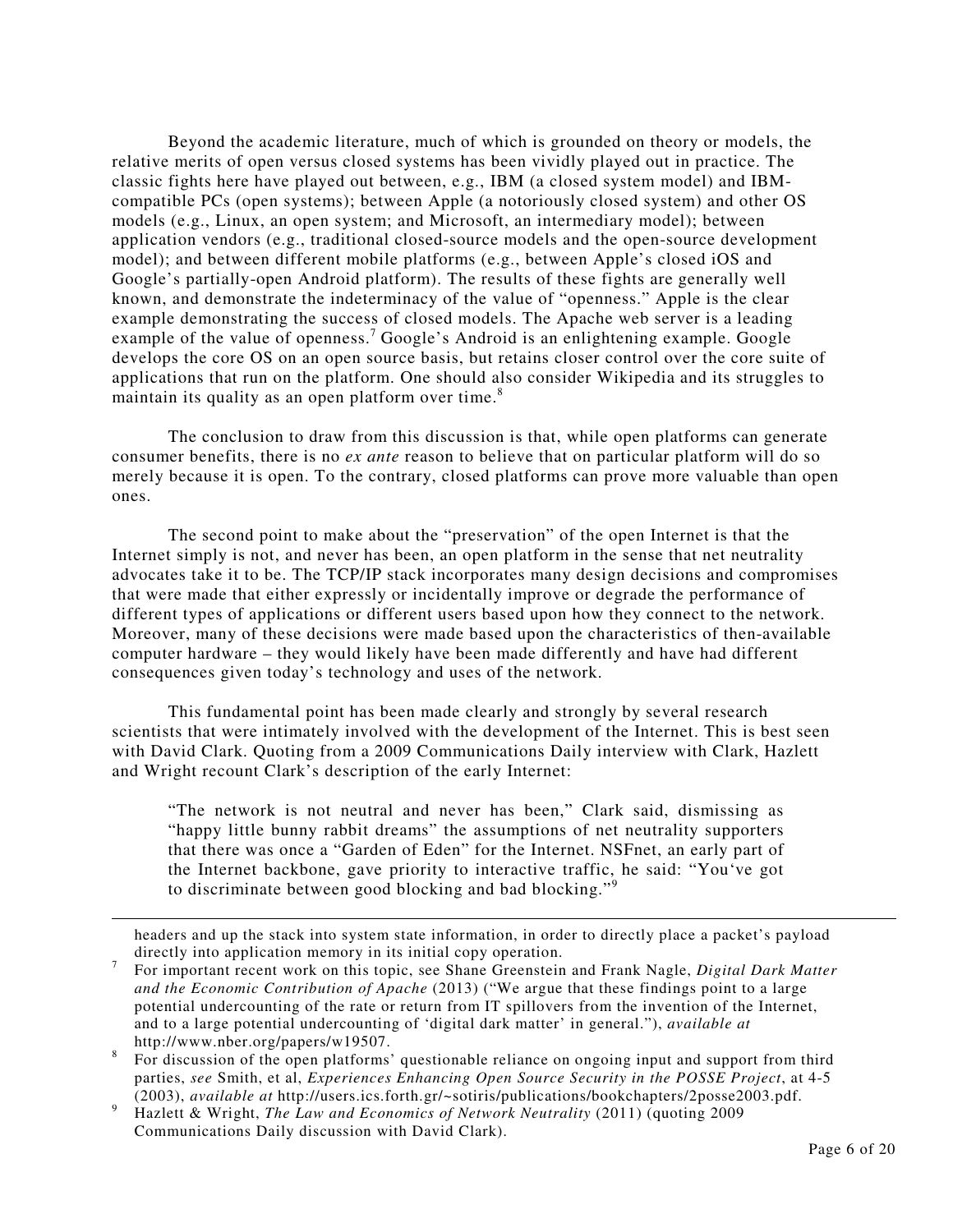Similarly, Jon Crowcroft explains "the basic realities of the net, which has never been a level playing field for many accidental and some deliberate reasons," concluding that "we never had network neutrality in the past, and I do not believe we should engineer for it in the future either."<sup>10</sup> Others have made this same point from the early years of the FCC's involvement in Network Neutrality.<sup>11</sup>

Much of the discussion about the open Internet  $-$  including the proposed rules  $-$  focus on openness qua neutral treatment of users, applications, and data by the network. As this is a more constrained understanding of openness than much of the innovation literature cited above, it is useful to note – as Clark, Crowcroft, and others also do – that discrimination in the handling of packets has long been discussed as desirable or necessary in development of the technical standards under which the Internet operates.<sup>12</sup> Similarly, research demonstrates that so-called "non-neutral" treatment can be affirmatively desirable.<sup>13</sup>

#### *II.b. Vertical integration*

The literature on vertical integration is related to the literature on innovation and openness – and many of the concerns relating to the NPRM can be expressed in terms of vertical integration. For instance, much of the NPRM is concerned with how a verticallyintegrated content & distribution firm treats its own traffic compared to that of its competitors. These are unquestionably valid concerns – indeed, the widest range of potentially problematic

 $10<sup>10</sup>$ <sup>10</sup> Jon Crowcroft, *Net Neutrality: The Technical Side of the Debate*, 1 Int'l J. Comm. (2007).

<sup>&</sup>lt;sup>11</sup> Douglas A. Hass, *The Never-Was-Neutral Net and Why Informed End Users Can End the Net Neutrality Debates*, 22 Berkeley Tech. L.J. 1565 (2007).

<sup>&</sup>lt;sup>12</sup> See, e.g., RFC 2475 ("Service differentiation is desired to accommodate heterogeneous application requirements and user expectations, and to permit differentiated pricing of Internet service."); RFC 2638 (discussing paid prioritization, saying: "It is expected that premium traffic would be allocated a small percentage of the total network capacity, but that it would be priced much higher."); RFC 1633 ("real-time applications often do not work well across the Internet because of variable queuing delays and congestion losses. The Internet, as originally conceived, offers only a very simple quality of service (QoS), point-to-point best-effort data delivery. Before real-time applications such as remote video, multimedia conferencing, visualization, and virtual reality can be broadly used, the Internet infrastructure must be modified to support real-time QoS, which provides some control over end-to-end packet delays." ... "The first assumption is that resources (e.g., bandwidth) must be explicitly managed in order to meet application requirements. … An alternative approach, which we reject, is to attempt to support real-time traffic without any explicit changes to the Internet service model. The essence of real-time service is the requirement for some service guarantees, and we argue that guarantees cannot be achieved without reservations. … We conclude that there is an inescapable requirement for routers to be able to reserve resources, in order to provide special QoS for specific user packet streams, or 'flows'.").

<sup>13</sup> *See, e.g.,* Richard T.B. Ma, et al, *On Cooperative Settlement Between Content, Transit and Eyeball Internet Service Providers*, Procs of 2008 ACM Conf Emerging Network Experiment and Tech (CoNEXT 2008), Madrid, Spain, December, 2008 ("we find the justification of the existence of paidpeering between transit ISPs. ... Our previous work ... showed that ... selfish ISPs have incentives to perform globally optimal routing and interconnecting decisions to reach an equilibrium that maximizes both individual profit and global social welfare. ... In this paper we extend our model ... Our result [finds instances where paid-peering can benefit welfare].") David Clark, *Network Neutrality: Words of Power and 800-Pound Gorillas*, 1 Int'l J. Comm. 701 (2007) ("As a technical mechanism, QoS seems to be beneficial. It directly addresses the real performance requirements of different sorts of Internet traffic … This reality begs the question of whether we can find a set of rules that might distinguish between "good" or "acceptable" forms of discrimination, and "bad" discrimination. Unless we can find a bright line, using regulation of discrimination to define acceptable behavior may cause more trouble than it cures.").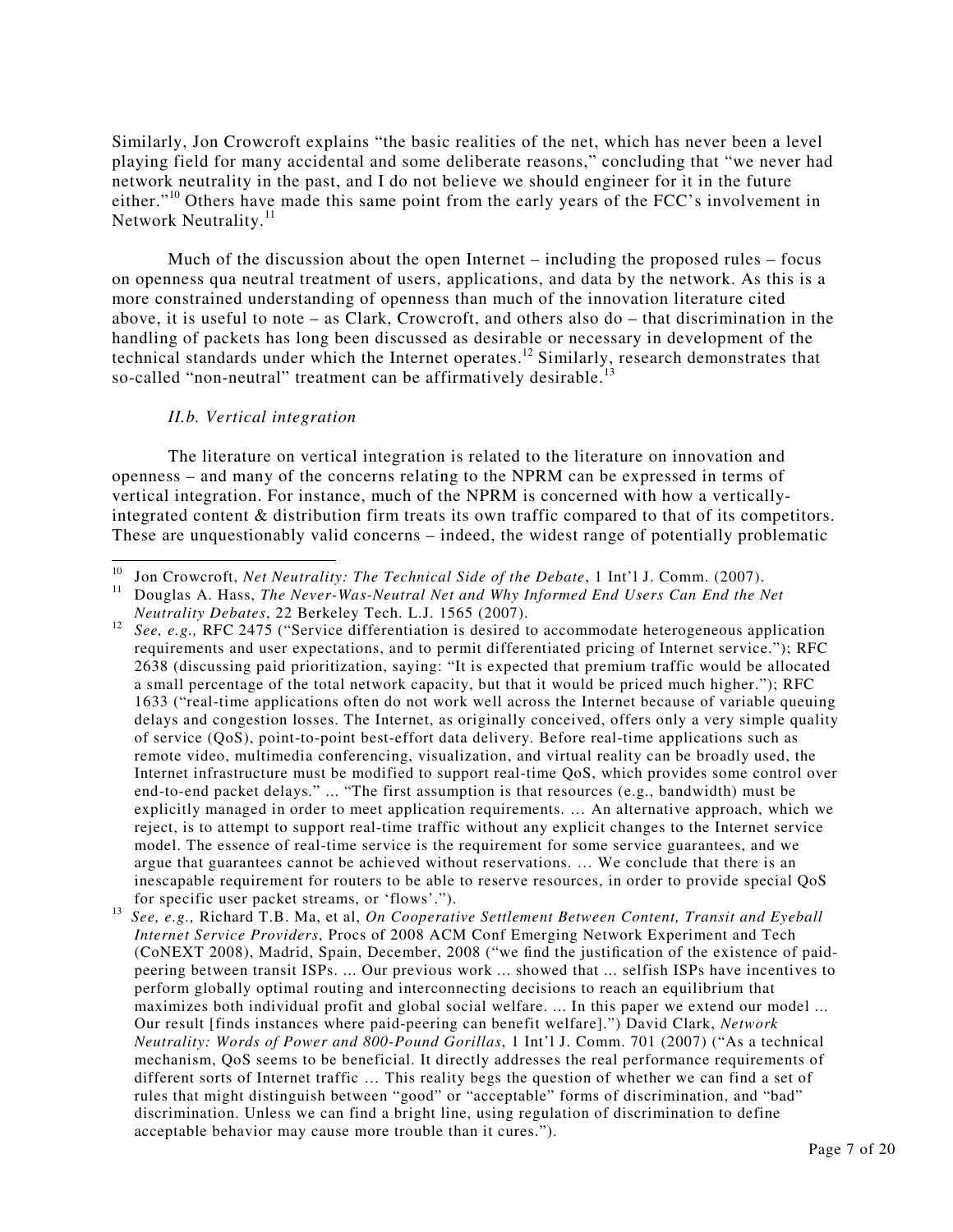conduct already proscribed by antitrust law, such that further regulation by the Commission would largely be duplicative and generally unwarranted.

Nonetheless, the economic literature of vertical integration provides useful guidance for the Commission to consider. As with the literature on open platforms and innovation, the conclusions relating to vertical integration are consistently ambiguous. Most vertical integration *can* harm consumers; but most vertical integration also *can* benefit consumers. Importantly, in practice firms generally vertically integrate to capture efficiencies, and in so doing such integration ultimately benefits consumers.<sup>14</sup> As explained by FTC Commissioner and Professor of Law and Economics Josh Wright,

Over a century of antitrust jurisprudence, economic study, and enforcement agency practice have produced a well-understood economic analysis of the competitive effects of a vertically integrated firm's "discrimination" in favor of its own products or services, including widespread recognition that such arrangements generally produce significant benefits for consumers.<sup>15</sup>

One of the most illustrative examples of misplaced concerns about vertical integration leading to harmful regulatory intervention is the Supreme Court's 1948 *Paramount* case, in which the Court broke up the vertically-integrated movie production and distribution industry.<sup>16</sup> Subsequent decades of analysis have not been kind to this action, finding that the vertical disintegration led to, *inter alia*, higher ticket prices for consumers, reduced variety and quality of films being produced, substantial loss of jobs within the movie industry, and, generally, the end of the golden age of Hollywood and the beginning of a multi-decade dark age.<sup>17</sup> One of the central reasons for this is that vertical integration allowed firms to better absorb risk and to better capture the returns on risky investment; conversely, the vertical disintegrated firms faced greater exposure to risk and less ability to capture the rewards of risky investment. The result was a substantial reduction in innovation in the industry: vertical integration can be a key ingredient for basic research, development, and innovation.

## *II.c. Multi-sided markets*

A final related area of literature relates to multi-sided markets: markets in which two or more groups of users interact with one another by means of some platform. The Internet is a prototypical example of a multisided market, with ISPs and backbone providers acting as platforms that facilitate the interaction between end users and edge providers. To not needlessly belabor the point, as with the prior examples, the relevant literature yields consistently inconsistent results. In multisided markets, prohibiting platforms from engaging in discriminatory pricing can yield either consumer benefits or harm.

 14 *See, e.g.,* James C. Cooper et al., *Vertical Antitrust Policy as a Problem of Inference*, 23 Int'l J. Indus. Org. 639, 658 (2005) (surveying the literature and finding the vast majority of studies find vertical integration to have procompetitive effects).

<sup>15</sup> Joshua Wright, *Defining and Measuring Search Bias: Some Preliminary Evidence,* Geo. Mason L. & Econ. Res. Paper. No. 12-14, at 5 (2011).

<sup>16</sup> *U.S. v. Paramount Pictures, Inc.*, 334 U.S. 131 (1948).

<sup>17</sup> *See generally* F. Andrew Hanssen, *Vertical Integration during the Hollywood Studio Era*, 53 J. L. and Econ. 519 (2010).

<sup>&</sup>lt;sup>18</sup> The literature here is voluminous, often demonstrates benefits from non-neutrality, and consistently notes ambiguous results. For some examples (most of which cite to the broader literature) see: Nicholas Economides and Joacim Tåg, *Network neutrality on the Internet: A two-sided market analysis*, 24 Information Economics and Policy 91 (2012) ("We have showed that one can find such parameter ranges both in the monopoly model and in the duopoly model suggesting that network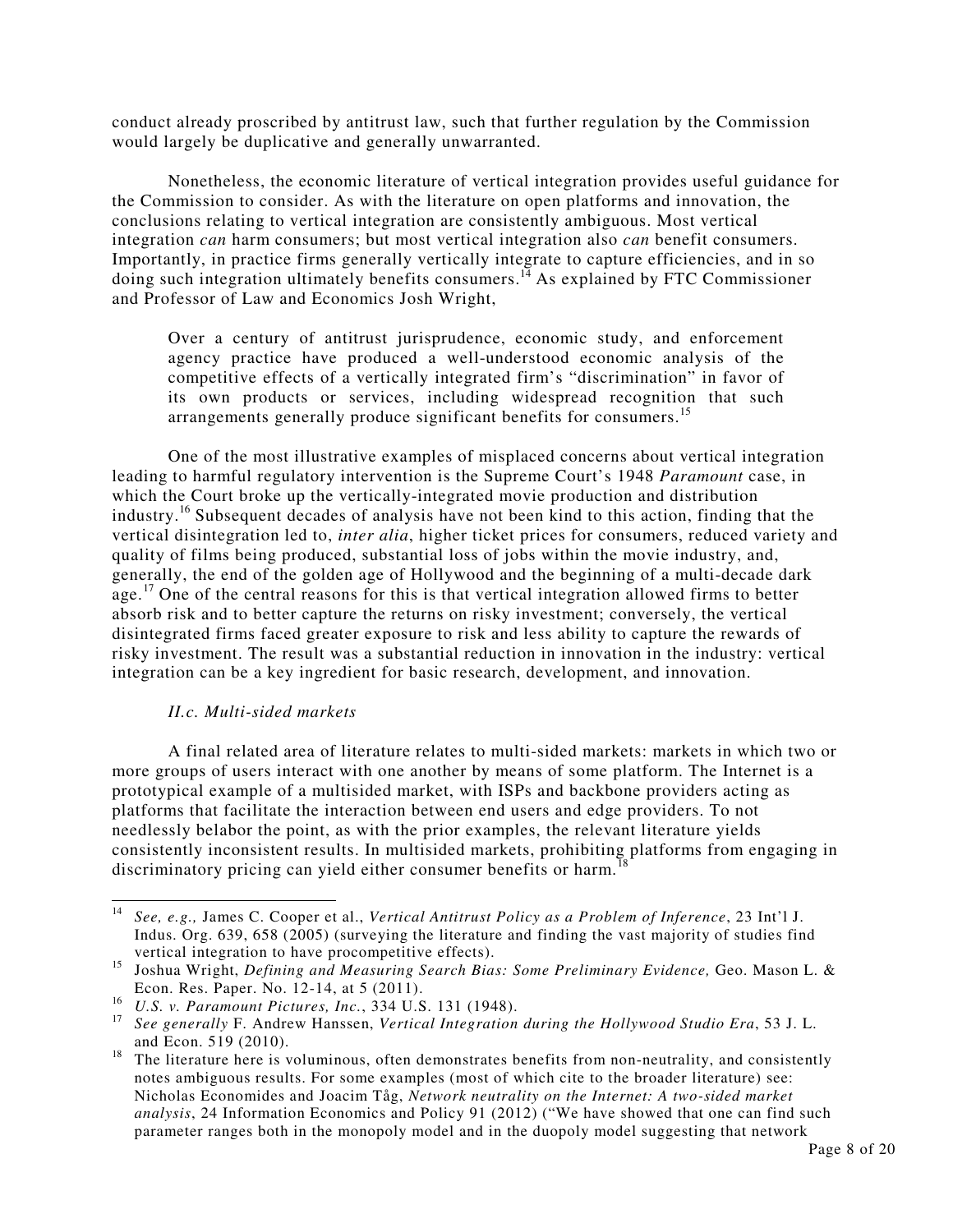The examples discussed above make abundantly clear the indeterminacy inherent in any Open Internet rules. It is difficult, if not impossible, to know *ex ante* whether any given business model or type of conduct by online intermediaries will be beneficial or harmful to consumers. Any rules that mandate or foreclose certain practices or conduct on an *ex ante* basis would therefore be, of necessity, arbitrary or capricious. The converse, however, is also true: it is possible that certain practices or conduct can harm consumers, such that the Commission must develop an approach to the regulation of the Internet that allows it to take action where action is, in fact, necessary.

 This suggests that the Commission should prefer to adopt general standards over clear rules. The legal basis for such an approach is discussed in the next Part.

Before turning to that discussion, it is useful to urge here that, should the Commission adopt clear rules it must affirmatively embrace and discuss the relevant economic literature to explain why a rule of general applicability is in the public interest. Given the uncertain consumer welfare effects that run throughout the relevant literature, the Commission must affirmatively address these concerns in order to avoid judicial challenge for any rules that it adopts. Indeed, such challenge will likely be warranted, given the arbitrariness such rules would demonstrate. More problematic, such a legal challenge would almost certainly result in further years of consumer doubt and uncertainty relating to network neutrality, which would cause concomitant consumer harm.

## **III. Legal authority and implementation**

-

A central question raised by the NPRM is whether the FCC should act based upon Section 706 or Title II. This question has been overwrought: by and large, either approach gives the Commission broad and sufficient authority to enforce its proposed rules. There may be some differences on the margin as to what either approach will allow; but by and large, both

neutrality regulation could be warranted even when some competition is present in the platform market. *However, the overall effect of implementing network neutrality regulations can still be both positive and negative depending on parameter values.*") (emphasis added); Paul Njoroge, et al, *Investment in Two-Sided Markets and the Net Neutrality Debate*, 12 Review of Network Economics (Feb 2014) ("This paper adds to the growing body of formal economic analysis that will help inform policy makers on the net neutrality debate and sheds light on the validity, or lack thereof, of the arguments proposed by the different advocacy groups involved. In particular, this article develops a game theoretic model based on a two-sided market framework … to investigate the effects of a net neutrality mandate on investment incentives of ISPs, and its concomitant effects on social welfare, consumer and CP surplus, and CP market participation. ... More specifically, the results regarding the comparison between the neutral and non-neutral regimes for our theoretical and numericalsimulation models are as follows. *In both models, the non-neutral regime leads to a higher overall social welfare*. This result is driven by the higher investment levels caused by the non-neutral regime, which in turn increase consumer surplus and CP gross surplus.") (emphasis added); Jay Pil Choi, Byung-Cheol Kim, *Net Neutrality and Investment Incentives*, 41 RAND Journal of Economics (2010) ("Considering all three channels through which net neutrality can have an influence upon short-run total welfare, we can conclude that static welfare implications of net neutrality regulations depend on the trade-off between transportation cost saving and inefficient production. If the margin difference is significantly large relative to the degree of product differentiation, the discriminatory network would be preferred from the viewpoint of social welfare."; "We find that the relationship between the net neutrality regulation and investment incentives is subtle. Even though we cannot draw general unambiguous conclusions, we identified key effects that are expected to play important roles in the assessment of net neutrality regulations.").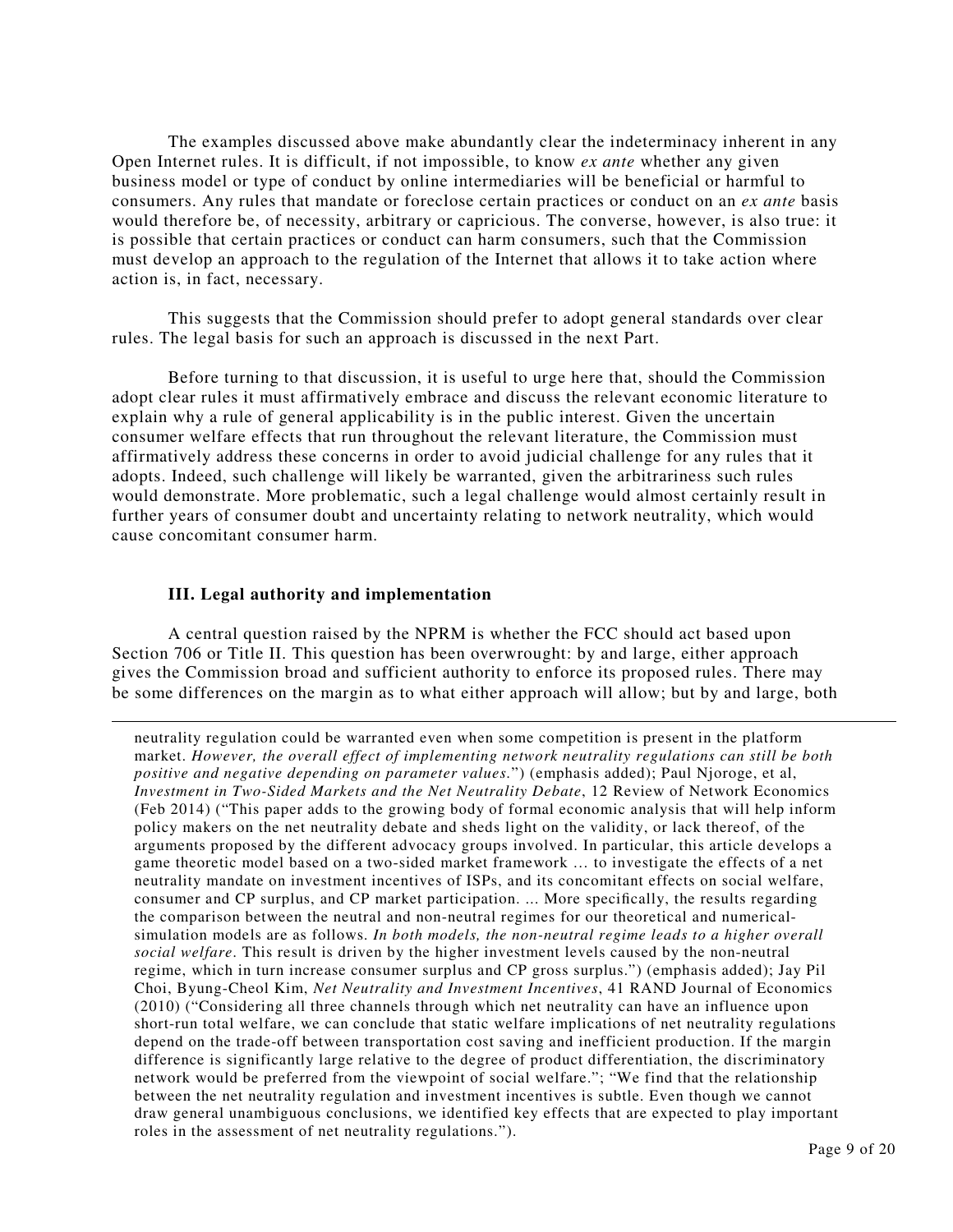approaches offer substantial, but not complete, authority. Given the broad grant of power either of these approaches affords, the more important question is how the Commission's choice of legal basis will impact its implementation of the rules. Implementation considerations strongly urge the Commission both to proceed based upon Section 706, and to implement its rules on a case-by-case enforcement model.

# *III.a. Section 706 vs. Title II*

As upheld by the DC Circuit in January, the Commission has broad authority to regulate the Internet under Section 706.<sup>19</sup> The breadth of this power is largely in the Commission's own discretion, based on principles of deference.<sup>20</sup> The broad scope of this deference is long enduring and has been recently affirmed by the Supreme Court.<sup>21</sup> The primary limit is that the Commission cannot interpret Section 706 to do that which is expressly prohibited by the Communications Act – that is, it cannot regulate information services as common carriers.<sup>22</sup>

Title II is similarly broad. Title II grants the Commission pervasive authority to regulate broad aspects of the telecommunications sector, including myriad statutory sections authorizing specific regulation of prices, interconnection, and business practices – many of which clearly would not or should not fully apply in the Internet context. It is, however, not without limits. In specific, Title II is limited to various "unjust and unreasonable" practices. $^{23}$ As made clear previously, the various forms of conduct underlying the concerns the NPRM seeks to address have consistently ambiguous results, such that it is typically unclear, *ex ante*, whether any given conduct is in fact "unjust or unreasonable."

Importantly, clearly expressed statutory language – such as "unjust or unreasonable" – must be given meaning. Congress has very clearly expressed its intent that Title II does not apply to all conduct by telecommunications carriers that falls under Title II; rather, only the narrow class of conduct identifiable as "unjust or unreasonable" can be proscribed by the Commission. In the context of the NPRM, this is an exception that can quickly swallow the whole of Title II authority. Should the Commission choose to go down the Title II path, it will be little more than an invitation for further years of litigation. Curiously, should the Commission choose to adopt strong *ex ante* rules, this suggests that Section 706 may, in practice, give the Commission greater authority than Title II.

The Commission's forbearance authority is of little help in this context. The purpose of Section  $10<sub>1</sub><sup>24</sup>$  allowing forbearance of Title II's various requirements, is to allow the Commission to reduce the requirements of Title II in response to changing market conditions – it is not to allow the

 19 *Verizon v. FCC*, 740 F.3d 623 (D.C. Cir. 2014)

<sup>20</sup> *Chevron U.S. A. Inc. v. Natural Resources Defense Council, Inc.*, 467 U.S. 837 (1984).

<sup>&</sup>lt;sup>21</sup> *Arlington v. FCC*, 569 U.S. \_\_\_ (2013).

<sup>&</sup>lt;sup>22</sup> Verizon ("Given that the Commission has chosen to classify broadband providers in a manner that exempts them from treatment as common carriers, the Communications Act expressly prohibits the Commission from nonetheless regulating them as such.")

 $23 \overline{47}$  USC 202(a) reads in full:

It shall be unlawful for any common carrier to make any *unjust or unreasonable discrimination* in charges, practices, classifications, regulations, facilities, or services for or in connection with like communication service, directly or indirectly, by any means or device, or to make or give any *undue or unreasonable preference or advantage* to any particular person, class of persons, or locality, or to subject any particular person, class of persons, or locality to any *undue or unreasonable prejudice or disadvantage*. (emphasis added)

<sup>&</sup>lt;sup>24</sup> 47 USC 160.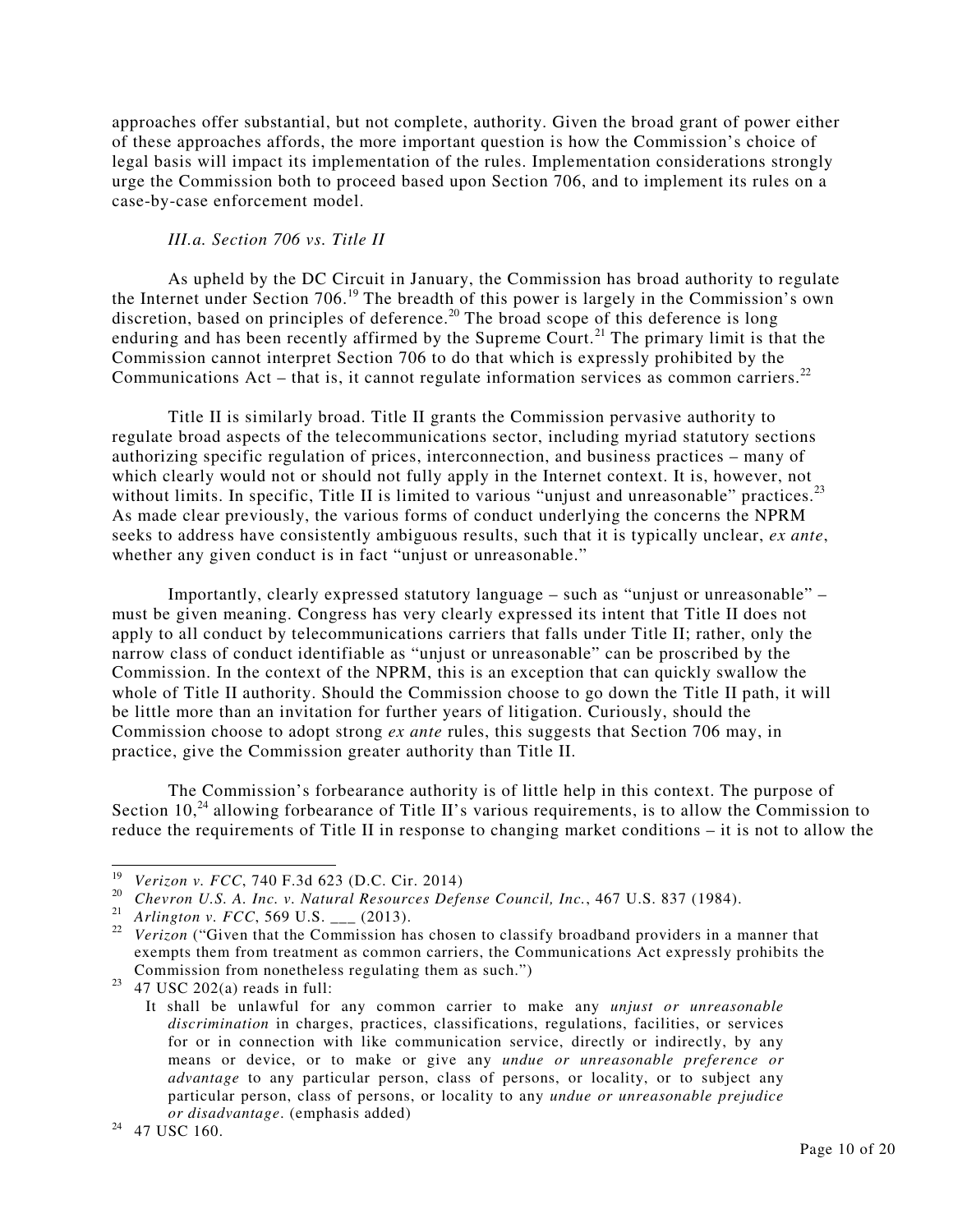Commission to craft an entirely new regulatory regime. Forbearance was adopted as part of the 1996 Telecom Act's goal of fostering competition in the telecommunications market, recognizing that the justifications for Title II's extensive regulation would diminish over time as entry occurred – and that in some cases Title II could unduly burden potential entrants.<sup>25</sup>

The Supreme Court's recent decision in *Utility Air Group v. EPA* should give the Commission great pause before proceeding down the Title II path.<sup>26</sup> In *Utility Air Group*, the EPA adopted broad regulations over greenhouse gases. In so doing, it acknowledged that the adopted rules were overbroad and administratively infeasible. In order to enforce the new rules as the agency intended, the EPA adopted a "Tailoring Rule" to tailor its enforcement of the regulations to only apply to the conduct the agency intended to target. The Supreme Court rejected this approach, explaining that "agencies must operate within the bounds of reasonable interpretation" and that "an agency interpretation that is inconsistent with the design and structure of the statute as a whole does not merit deference."<sup>27</sup> Like the EPA's regulation of greenhouse gasses, Title II regulation is meant to enable pervasive regulation of clearly problematic conduct, and the clear Congressional intent is that the forbearance mechanism is meant to foster conduct that will render the purposes of Title II nugatory. The Commission could not give meaning to Title II's "unjust and unreasonable" limitations without doing irreparable damage to the underlying statutory structure. The use of forbearance as a "tailoring rule" to structure Title II to suit the Commission's newfound purpose would be "inconsistent with the design and structure of the statute as a whole."

## *III.b. Implementation of legal authority*

 No matter whether the Commission acts under Section 706 or Title II, any strong *ex ante* rules that it adopts are likely to be challenged. This follows from the inherent uncertainty as to the effects of any proscribed conduct. Such challenge is particularly likely should the Commission act under Title II, given the concerns described above.

 In deciding how to implement its rules the Commission must understand that both the industry and public need resolution over the Commission's Open Internet rules. Ongoing uncertainty over these rules constitutes a real harm to both consumers and industry. And, while telecommunications lawyers enjoy the likely hundreds of millions of dollars that have been spent on net neutrality over the past decade, few likely think this has been money well spent.

 The basic problem with adopting strong *ex ante* rules is that whether any specific business model or conduct is harmful is highly fact-specific. Any rules addressing such conduct generally and on prophylactic terms are, therefore, by definition arbitrary and capricious. Importantly, administrative law has developed longstanding principles to address precisely this concern – chief among them agency choice of procedure. It is a longstanding and bedrock principle of administrative law that agencies that have the authority to develop rules of general applicability can develop those rules through case-by-case adjudication. As explained in the Supreme Court's seminal *Chenery II* opinion:

 $\frac{1}{25}$  *See, e.g.,* Senate Report No. 103-367 (1994) ("S.1822 gives the FCC greater regulatory flexibility by permitting the FCC to forbear from regulating carriers when it is in the public interest. This provision will allow the FCC to reduce the regulatory burdens on new entrants. It will also permit the FCC to reduce the regulatory burdens on the telephone company when competition develops or when the FCC determines that relaxed regulation is in the public interest.")

<sup>26</sup> *Util. Air Regulatory Grp. v. EPA*, \_\_\_ U.S. \_\_\_ (U.S. June 23, 2014)

<sup>27</sup> *Id.*, slip op. at 10.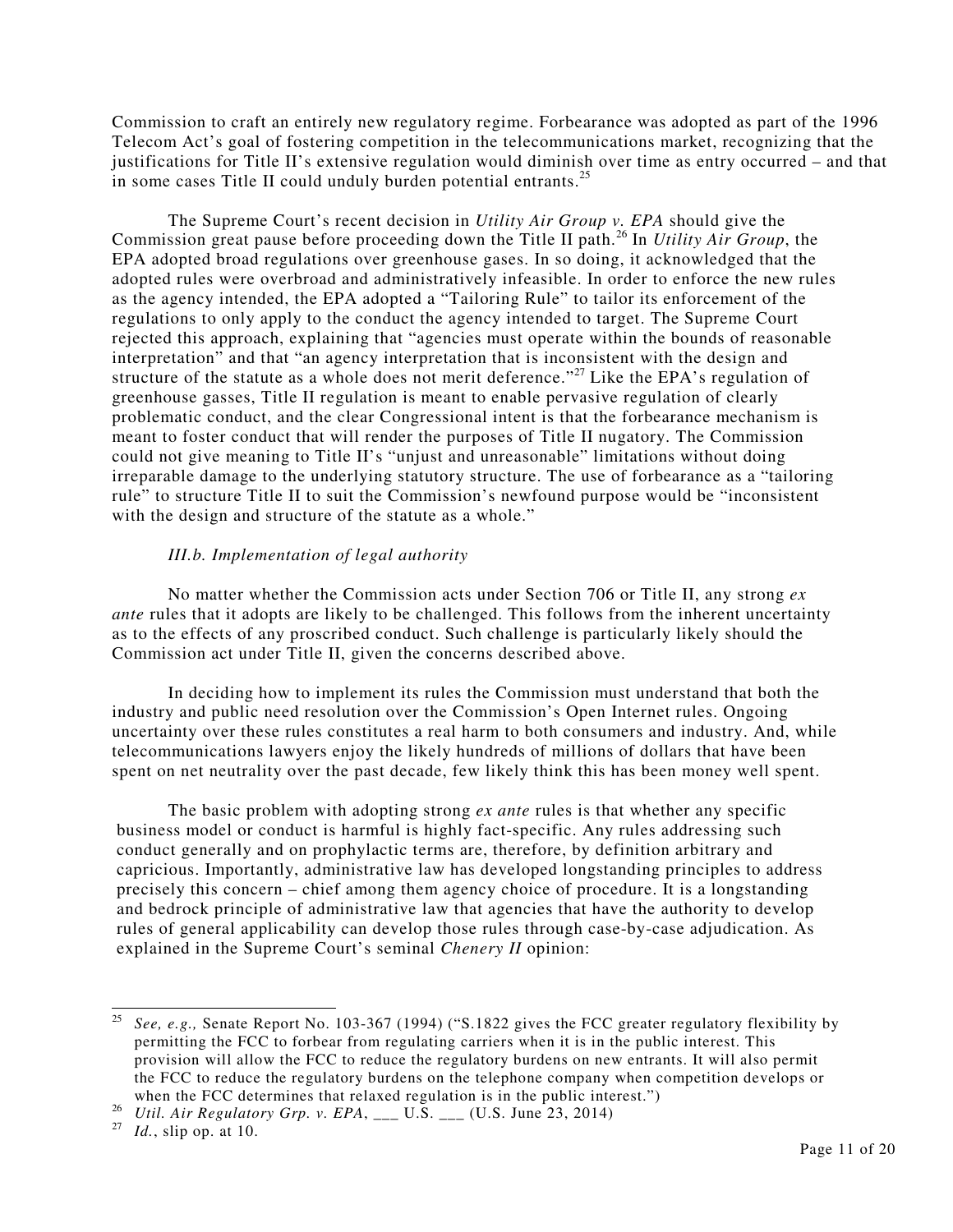Not every principle essential to the effective administration of a statute can or should be cast immediately into the mold of a general rule. Some principles must await their own development, while others must be adjusted to meet particular, unforeseeable situations. In performing its important functions in these respects, therefore, an administrative agency must be equipped to act either by general rule or by individual order. To insist upon one form of action to the exclusion of the other is to exalt form over necessity.

In other words, problems may arise in a case which the administrative agency could not reasonably foresee, problems which must be solved despite the absence of a relevant general rule. Or the agency may not have had sufficient experience with a particular problem to warrant rigidifying its tentative judgment into a hard and fast rule. Or the problem may be so specialized and varying in nature as to be impossible of capture within the boundaries of a general rule. In those situations, the agency must retain power to deal with the problems on a case-to-case basis if the administrative process is to be effective. There is thus a very definite place for the case-by-case evolution of statutory standards.<sup>28</sup>

 The Commission's proposed "commercial reasonableness" standard follows precisely this model – and is both learned and wise. Among the reasons for this are that the Commission clearly does have broad enforcement authority, such that a standards-based approach is less subject to judicial challenge outside of the context of a challenge to actual potentially-harmful conduct, and that any challenge to such conduct will be focused on whether that conduct actually is harmful. If such challenged conduct is actually harmful, the fact of that harm will go a long way toward demonstrating the legitimacy of the Commission's rules. If such challenged conduct is not actually harmful, a judicial loss will largely be cabined, affecting only the specific conduct in question and not jeopardizing the Commission's overall framework.

 Should the Commission choose to proceed on a case-by-case basis, it should nonetheless issue general guidelines that provide notice as to the sort of conduct that may or may not raise concerns and the legal basis and metrics by which those concerns will be evaluated. The current proposed commercial reasonableness standard does an admirable job on this front.

 Providing such guidelines is necessary to meet Constitutional Due Process and Fair Notice requirements. As explained in the Supreme Court's still recent *Fox II* opinion, "A fundamental principle in our legal system is that laws which regulate persons or entities must give fair notice of conduct that is forbidden or required."<sup>29</sup> Importantly, Constitutional problems arise not "because it may at times be difficult to prove an incriminating fact but rather because it is unclear as to what fact must be proved."<sup>30</sup> In other words, the difficulty of demonstrating that a given business model or conduct is problematic does not mean that the Commission cannot proscribe such conduct, but if the Commission is to proscribe that conduct it must be clear as to how it will evaluate whether the conduct is problematic.

 28 *SEC v. Chenery Corp.*, 332 U.S. 194, 202 (1947).

<sup>29</sup> *FCC v. Fox Television Stations, Inc.*, 132 S. Ct. 2307 (2012)

<sup>30</sup> *Id*.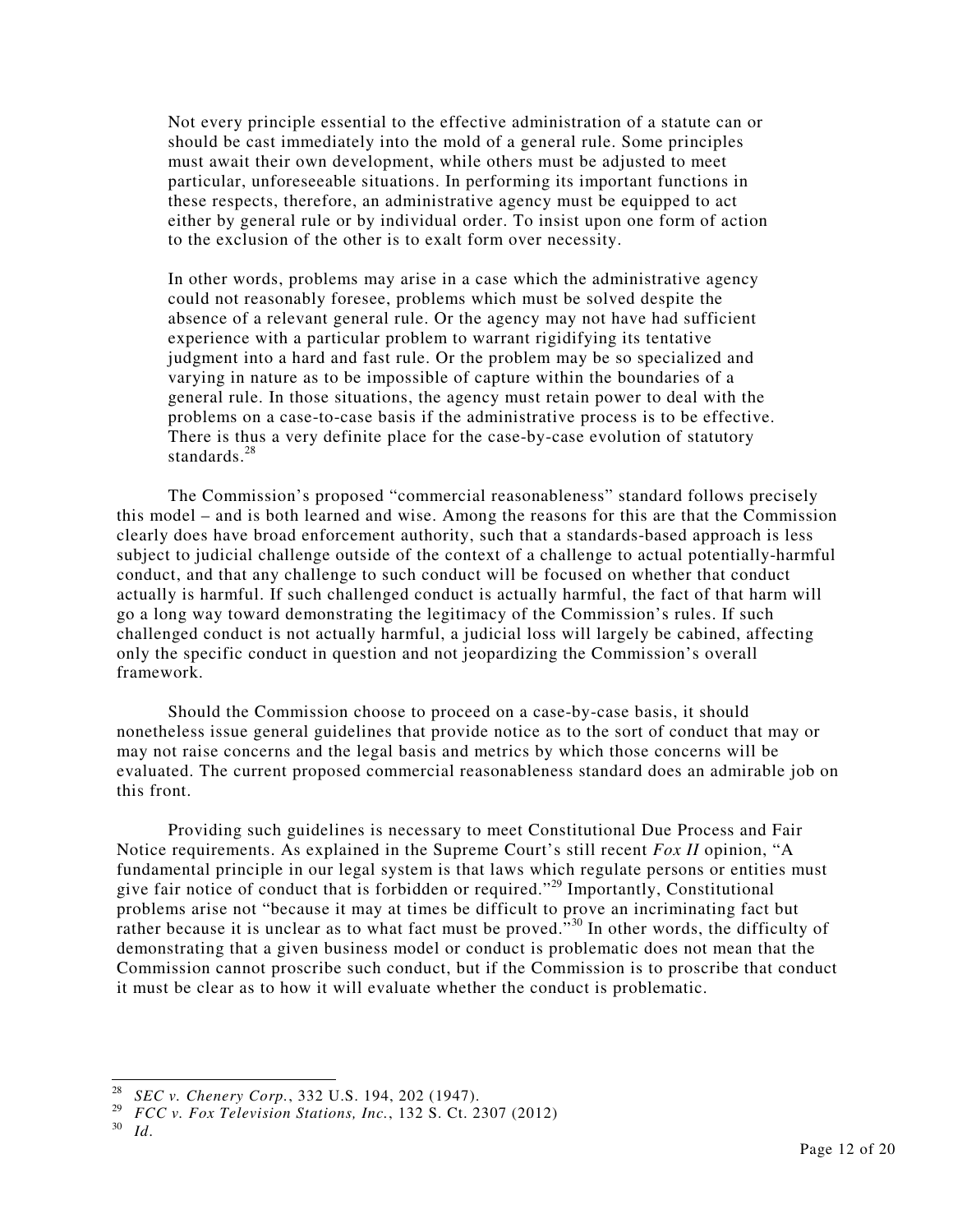#### **IV. Statistical multiplexing, discrimination, and minimum levels of access**

 The final subject that these comments address is the relationship between the proposed no-blocking and nondiscrimination rules, and in particular, how prioritization affects "best effort" services and the minimum level of access required for a service not to be blocked. These issues are addressed from a technical perspective, focusing on statistical multiplexing – the basic means by which multiple users and applications are able to share Internet facilities. Importantly, many advocates for strong Open Internet rules assert that prioritization necessarily means a reduction in capacity available for non-prioritized services. From a technical perspective this understanding is simply not correct. This section explains why and offers other policy implications derived from the technical mechanisms controlling how data is sent over the Internet.

# *IV.a. A brief primer: statistical multiplexing, congestion, and queue management<sup>31</sup>*

 The Internet is a shared facility. The basic mechanism by which the Internet works is that human-understandable information that is to be communicated between endpoints is digitized and broken into small packets. These packets are sent over a shared communications infrastructure that routes them from a sender to a receiver; the receiver reassembles the packets and converts them back into human-understandable form. This is generally called a "packet switching" network, referring to the use of packetized data to communicate between endpoints.

 But the packetization of data isn't the only basic feature of the Internet. Once data is packetized, it needs to be communicated across the network. This is done by a process known as statistical multiplexing. The basic idea behind statistical multiplexing is that a significant portion of any communications channel goes unused by any given application. For instance, a typical voice conversation consists of more silence (gaps between sounds made by the speakers) than speech. Other applications can make opportunistic use of that capacity without adversely affecting the initial application. Statistical multiplexing is the mechanism by which unused capacity by one communications channel is shared by other communications channels. This has two general benefits. First, without statistical multiplexing, five "conversations" would require five communications channels; with statistical multiplexing, those five conversations can be accommodated by two, or perhaps three, communications channels. This reduces cost and complexity of a communications network. And second, this allows individual "conversations" access to much greater capacity during periods of relative quiet on the network.

Packetization and statistical multiplexing are closely related: packet switching is the mechanism that makes statistical multiplexing possible on the Internet. Prior to the advent of packet switching, telecommunications services used either circuit-switched or dedicated lines. Under this model, lines were allocated to specific users for specific periods of time. As a result, they could not be shared between other simultaneous users.<sup>32</sup> Packet switching changed this, allowing for a much finer-grained level of sharing, on a purely statistical basis.

 The benefits of statistical multiplexing are immense. Because most communication is "bursty," few applications need the full capacity of a dedicated communications channel.

-

 $31$  The discussion that follows is meant to give a general sense of complicated technical concepts, to demonstrate their importance to the Open Internet discussion. Some liberties have been taken as to precise technical descriptions in order to make the discussion reasonably accessible to a generalist audience.

<sup>&</sup>lt;sup>32</sup> This description provides a gloss on the concept of statistical multiplexing. Technically, circuit-switching also is a form of statistical multiplexing, which connections are multiplexed on a much coarser boundary.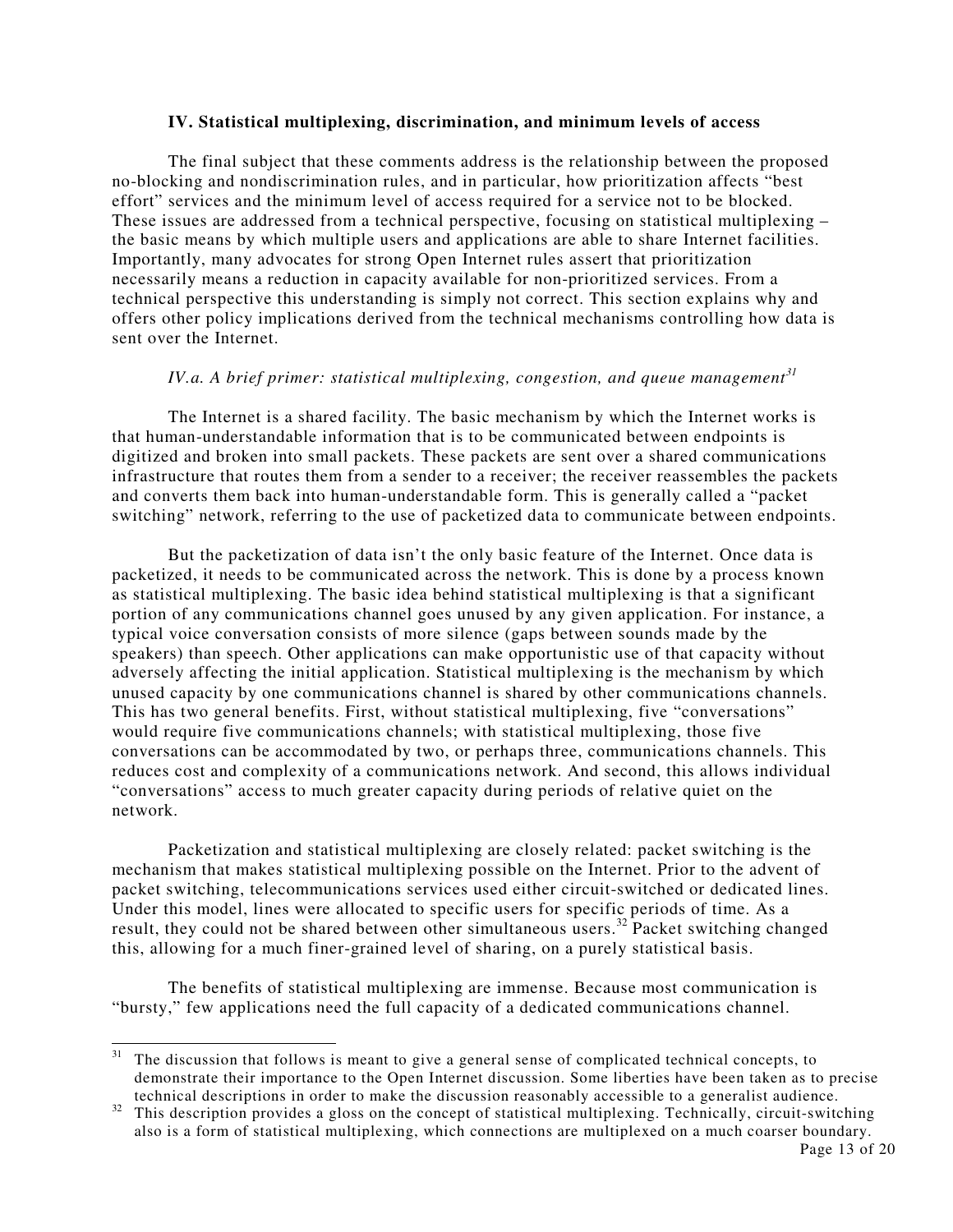Statistical multiplexing therefore allows substantially more aggregate capacity to be offered to a group of users than would otherwise be possible if each user was allocated a dedicated communications channel. Conversely, any additional capacity added to a network to benefit one or a small group of users also creates additional capacity for all other users. Thus, because statistical multiplexing allows users to opportunistically use other users' unused capacity, incremental capacity benefits all users.

 Statistical multiplexing is implemented primarily by two mechanisms: the algorithms that individual computers use to determine the rate at which they inject packets into the network ("congestion control" algorithms), and the algorithms that routers use to sort and prioritize packets ("queuing disciplines").<sup>33</sup> Queuing disciplines are particularly important. As routers receive packets from multiple sources they store those packets in temporary buffers before processing them to be sent to their destination. Early routers would process packets in the order that they arrived (i.e., on a first-in-first-out ("FIFO") basis) (fig. 1); if buffers were full, the router would drop any incoming packets (i.e., on a "tail-drop" basis). On naïve inspection, this appears to be a fair (even "neutral"!) approach to handling traffic. In practice, however, FIFO and drop-tail algorithms can result in some streams getting a disproportionate share of available capacity, other streams being locked out of getting any capacity at all, and overall inefficient levels of network utilization.



A basic router. As packets arrive they are added to a buffer for processing. The router processes packets one at a time, sending them to a destination port, in the order in which they arrived. Fig. 1

 Given these concerns, engineers have been developing various active queuing disciplines – generally referred to as Active Queue Management ("AQM") – for decades.<sup>34</sup> AQM algorithms allow routers to adopt different approaches to managing queues and dropping packets as buffers reach capacity, in order to ensure "fair"<sup>35</sup> and efficient network operation. This is the mechanism by which "paid prioritization" is most likely to be implemented: ISPs

 33 *See generally* Braden, et. al., *RFC 2309: Internet Performance Recommendations* (April 1998), *available at* http://www.ietf.org/rfc/rfc2309.txt. The term "queuing discipline" used here encompasses both queue management and scheduling algorithms.

<sup>34</sup> *See, e.g.,* Floyd, S., and Jacobson, V., *Random Early Detection gateways for Congestion Avoidance*, 1 IEEE/ACM Transactions on Networking 397 (1993).

<sup>&</sup>lt;sup>35</sup> "Fair" is a term of art, referring to how congestion control algorithms and router queuing disciplines interact to apportion bandwidth on a shared resource. There are multiple definitions, and no consensus definition. Generally, "fairness" means that, on a connection shared by *N* connections, no connection will prevent any other connection from being able to use at least 1/N of the overall capacity.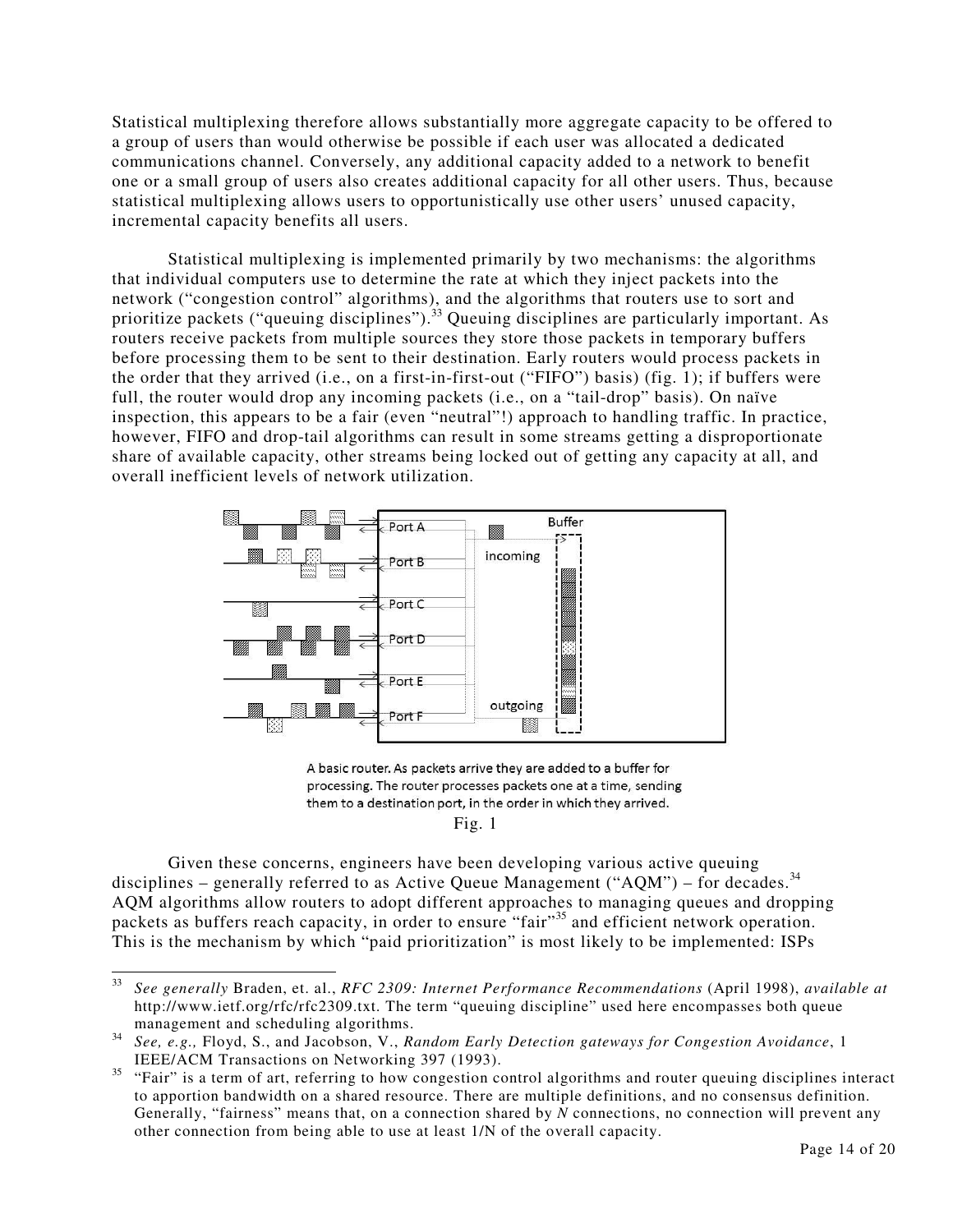can configure their routers to handle prioritized data specially. For instance, prioritized traffic can be moved to the head of the queue. Or, more often, prioritized traffic will be placed in a separate queue, from which packets will be processed more often than from other queues  $(f_1, 2.).$ <sup>36</sup>



One model of a router with prioritization. As packets arrive, most go into one buffer, while "priority" packets go into their own buffer. The router can process packets from the two buffers in many ways, for instance by alternating between the buffers. This reduces the time that prioritized packets spend "waiting."

Fig.  $2$ 

Under any queuing discipline, congestion occurs in one of two ways: packets are either dropped, or they are delayed. Drops occur either when a router's buffer space is full, or when the network connection between devices is at capacity (e.g., trying to transmit data at a rate of 15 mbps for a sustained period over a connection only capable of transmitting 10 mbps).<sup>37</sup>

Delays occur when packets arrive at a router faster than the router can send them to their destination. Where this happens, the router buffers packets until it can process them. Such delays most often occur because Internet traffic is "bursty," meaning that packets from a given sender tend to arrive at a router in groups – not because the destination network has insufficient capacity to handle the data to be sent over it. As an example, if we assume a router with ten 100 mbps ports (and symmetric traffic patterns across all ports), with average

 $36\,$ Importantly, queuing disciplines alone cannot efficiently guarantee an equal allocation of bandwidth among streams. Bandwidth allocation is governed by many factors, including congestion on other parts of the network, latency and packet round-trip-time, and congestion algorithm. Certain queuing disciples attempt to ensure equal bandwidth between streams; while such disciplines can increase the share of bandwidth allocated to lower-speed streams (e.g., those that take longer to reach a steady-state packet rate due to relatively higher round-trip times), they often accomplish this at the cost of disproportionately slowing other streams.

<sup>&</sup>lt;sup>37</sup> In practice, these cases are generally equivalent today. This is because most devices are on one of two types of connection. Either they are on switched ports, meaning that there is only a single sender/receiver pair on each connection. Or they are on an asymmetric shared connection with a single gateway (e.g., the CMTS). In that case, devices on the shared connection may interfere with one another, resulting in packets being sent to the gateway to drop. However, the bulk of data is typically being sent to the devices on the shared connection (e.g., from edge providers, through the CMTS, to end-users). Where this is the case, the gateway is the only transmitted, so drops are likely to result as data from edge providers arrives as a rate exceeding the capacity of the shared connection; in which case, the gateway will buffer packets until its buffers are exhausted, at which point it will begin dropping packets. The great exception to this discussion is wireless networks, where packet drops are more common, for various reasons.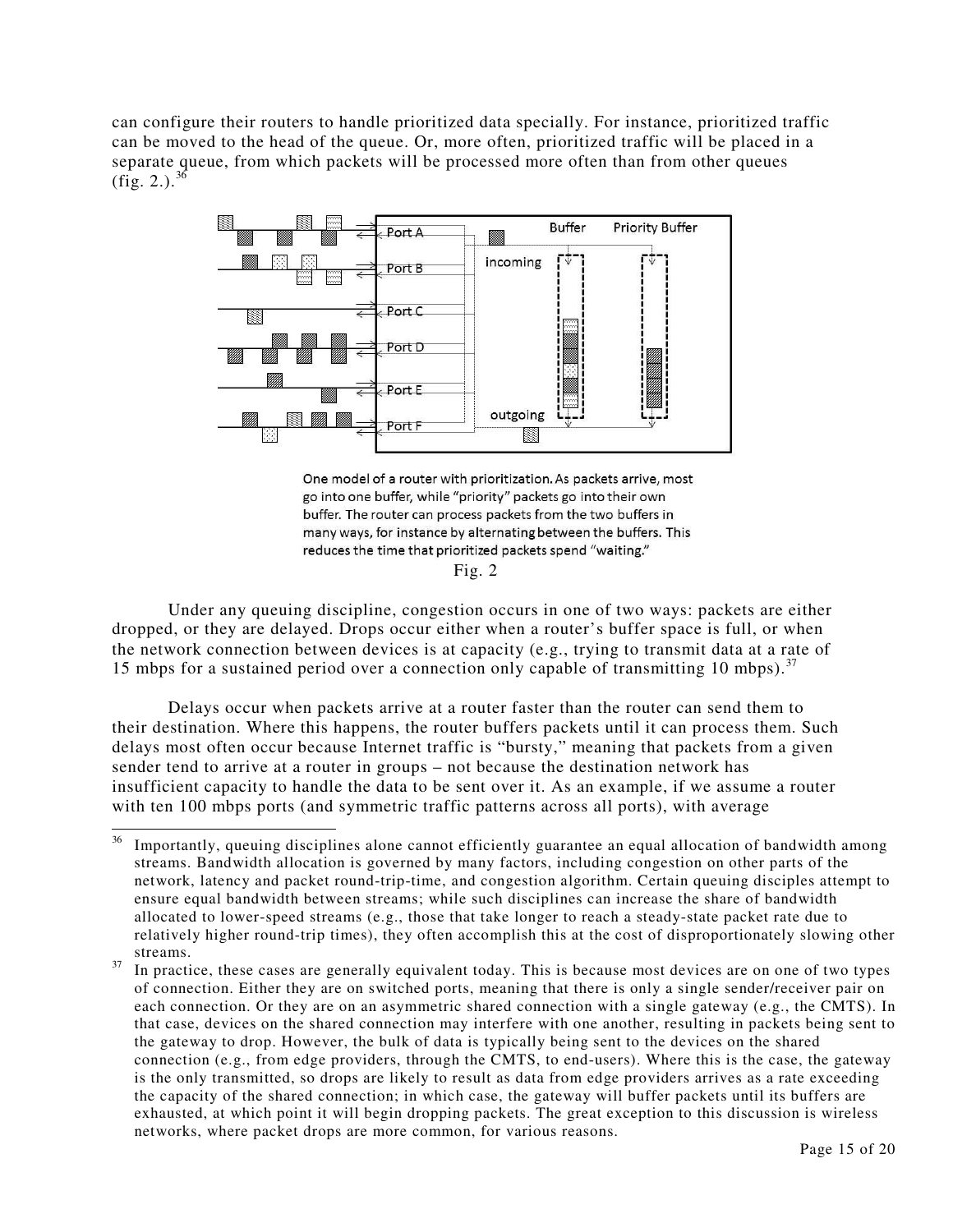utilization of 40 mbps per port, it is likely that the rate of incoming traffic to each port will regularly exceed several hundred mbps for very short periods of time. Without buffering, this would result in substantial packet loss (i.e., dropped packets); with buffering, the router can queue several hundred or thousand packets (or more) received over, e.g., milliseconds to 10 of milliseconds and send them back out over a period of, e.g., 10s of milliseconds to 100s of milliseconds. Most applications are not particularly sensitive to delays – and even those that are can generally tolerate ther moderate variances that are typically seen on actual networks – so it is often preferable to address congestion with buffering instead of by dropping packets.<sup>38</sup>

Another example is particularly illustrative, as it demonstrates a common instance where buffers may be overrun, resulting in packet loss. The MPEG-DASH protocol, which is used by services like Netflix to stream video with adaptive bitrates, sends video in chunks (commonly in units of 10 seconds of video each).<sup>39</sup> This typically results in an ON/OFF transmit pattern, where video is sent from the server to the client for about 10 seconds, and then sends nothing for about 10 seconds. Researchers are only just starting to understand how this protocol, which transmits for relatively large bursts, interacts with router buffering and TCP's congestion control algorithm. While on average data is being sent to a steady number of clients at a constant data rate, statistically there will be periods where either far more or far

<sup>39</sup> For discussions of MPEG-DASH relevant to this and the next paragraph, see: Ahmed Mansy, et al., *SABRE: A client based technique for mitigating the buffer bloat effect of adaptive video flows*, Procs. 4th ACM Multimedia Systems Conf. 214 (2013) ("we show ... that a single DASH stream can cause significant delays to other ongoing applications sharing the home network in a typical residential setti"g."); Jim martin, et at., *Characterizing Netflix bandwidth consumption*, Procs. Consumer Comm's and Networking Conf 230 (2013) ("Ongoing academic research is providing foundations for understanding how DASH applications behave and how they might be improved."; "we seek to understand the impact of adaptive applications on congestion and bandwidth control mechanisms throughout the Internet or within a broadband access network. The work presented in this paper provides foundations for achieving this goal."; "Academic research on DASH is just emerging."; "The dynamics and implications of multiple levels of end-to-end congestion control are not well understood."); Saamer Akhshabi, et al., *An experimental evaluation of rateadaptation algorithms in adaptive streaming over HTTP*, Procs. 2d ACM Multimedia Systems Conf. 214 (2013) ("Adaptive streaming over HTTP is a new technology. It is not yet clear whether the existing commercial players perform well, especially under dynamic network conditions. Further, the complex interactions between TCP's congestion control and the application's rate-adaptation mechanisms create a 'nested double feedback loop' - the dynamics of such interacting control systems can be notoriously complex and hard to predict."); Te-Yuan Huang, *Confused, timid, and unstable: picking a video streaming rate is hard*, Procs. 2012 ACM Conf on Internet measurement 225 (2012) ("all three [MPEG-DASH] services we study display degraded performance in the presence of competing traffic, well below the video quality possible if the client used its fair share of bandwidth."; "all three services we study display degraded performance in the presence of competing traffic, well below the video quality possible if the client used its fair share of bandwidth."; "In the worst case, the feedback loop creates a "death spiral" and brings the playback rate all the way down to its lowest value."); Junchen Jiang, et al., *Improving Fairness, Efficiency, and Stability in HTTP-based Adaptive Video Streaming with FESTIVE*, Procs. 8th Int'l Conf. Emerging Networking Experiments and Techs. 97 (2012) ("Many commercial video players rely on bitrate adaptation logic to adapt the bitrate in response to changing network conditions. Past measurement studies have identified issues with today's commercial players with respect to three key metrics---efficiency, fairness, and stability---when multiple bitrate-adaptive players share a bottleneck link. Unfortunately, our current understanding of why these effects occur and how they can be mitigated is quite limited.").

 $38\,$ <sup>38</sup> But note, this is not always the case – proper tuning of buffer sizes is a difficult and technical topic. *See, e.g.*, Jim Gettys & Kathleen Nichols, *Bufferbloat: Dark Buffers in the Internet*, 55 Comm's ACM 57 (2012). Additionally, while it may be preferable to address ongoing congestion by buffering instead of dropping packets, congestion *avoidance* is often best implemented by responding to delay. There is longstanding research and debate within the technical community over congestion control algorithms that rely on packet loss (e.g., TCP Reno) vs. packet delay (TCP Vegas). *See, e.g.,* Budzisz, et al., *On the Fair Coexistence of Loss- and Delay-Based TCP*, 19 IEEE/ACM Trans. on Networking 1811 (2011).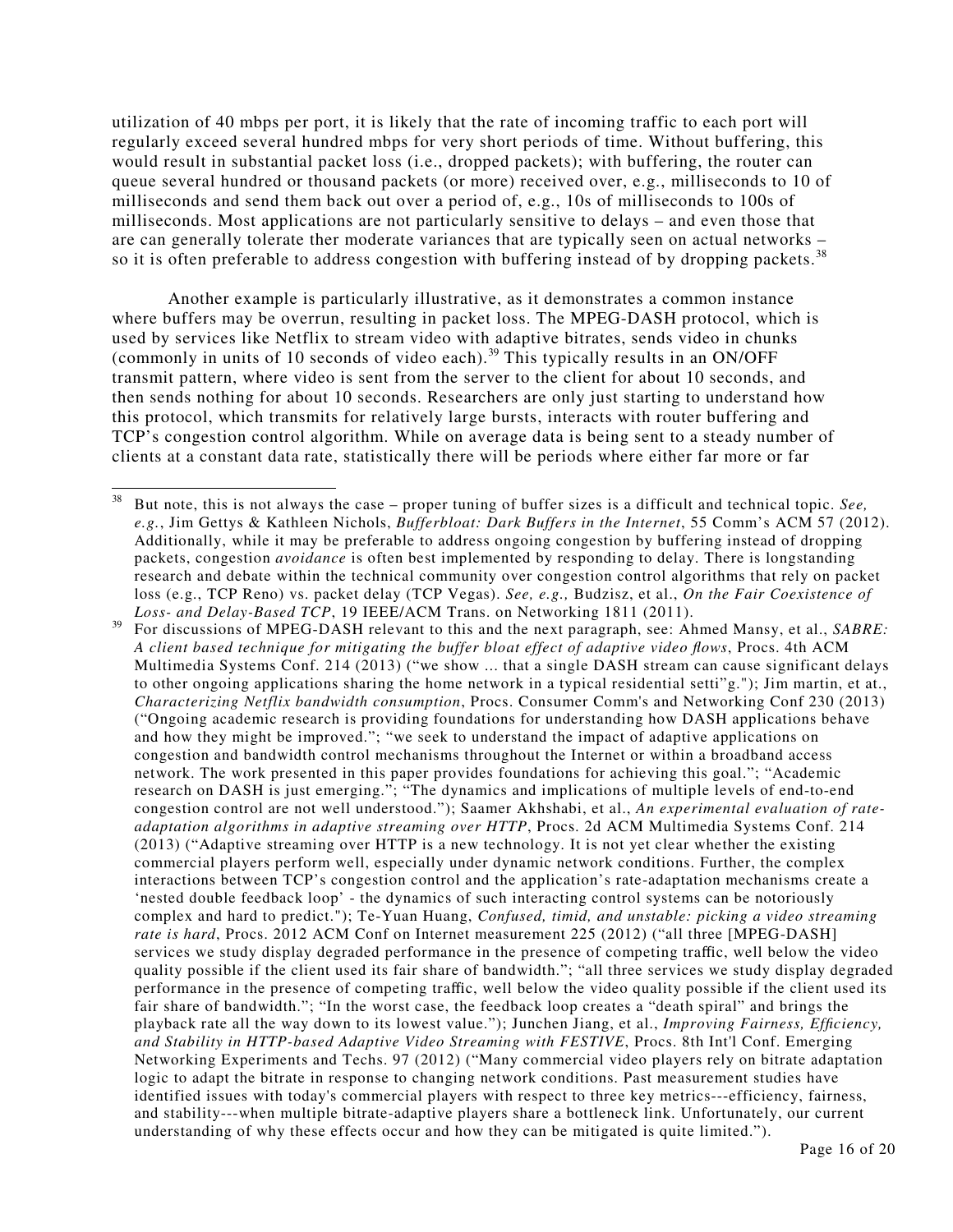fewer than the average number of segments are being simultaneously sent. When more than the average number of segments are being simultaneously sent, given the size of each segment, there is a potential to saturate router buffers and cause packet-loss congestion. Such congestion may give the appearance that the network is under-provisioned by the network operator, when in fact it is largely the result of application-level attempts at congestion control; additionally, while it will adversely affect all traffic being sent over the shared link, it is likely to affect some traffic more adversely than other traffic, potentially giving the appearance of discriminatory treatment.<sup>40</sup>

Critically, from the perspective of the Commission's Open Internet efforts, this demonstrates the limits of our understanding of the basic technologies that the FCC is attempting to regulate. It is difficult to imagine that the Commission can implement an *ex ante* regulatory regime that yields an efficient allocation of these resources given the current state of knowledge about how these resources work. The interaction between MPEG-DASH, router queuing, and congestion control is a current area of cutting edge research. Current research suggests that traditional, best-effort, non-prioritized routing may yield substantially inefficient use of the network resource. It may well turn out to be the case that efficient routing of data like streaming video requires router-based prioritization. It may even turn out that efficient routing of streaming video data is necessarily harmful to other data – it may not be possible to implement a single network architecture that efficiently handles data with differentiated characteristics. If this is the case, then it may certainly be "commercially reasonable" that streaming video providers pay a premium for the efficient handling of their data, in order to compensate for the negative externalities that those uses impose upon other users and uses.

#### *IV.b. Prioritization, Congestion, and Minimum Levels of Access*

 To date, no firm is known to have offered a paid-prioritization service of the sort contemplated by the NPRM. It is therefore not entirely clear what such a service would look like or how it would be implemented. While necessarily speculative – again demonstrating the danger of adopting strong *ex ante* rules – in all likelihood a paid-prioritization model would be implemented through priority buffering as described above: a firm would pay to have its packets handled on a priority basis by another firm's routers. Taking this as the basic mechanism of prioritization yields several important conclusions about the concepts of minimum levels of access and discrimination – and, importantly, their relationship to one another.

 Prioritization can affect connections in one of two ways: by increasing or decreasing that connection's bandwidth, and by increasing or decreasing its delay. The primary effect of prioritization is to decrease a prioritized connection's delay; this follows from the basic prioritization mechanism of handling incoming packets via a priority queue. Unsurprisingly, this can increase the delay to which non-prioritized packets are subjected.

This increased delay<sup>41</sup> is unlikely to meaningfully affect most applications. While some applications are particularly sensitive to delay, delay is a persistent technical reality. All applications are subject to delay, and most are not sensitive to it; all delay-sensitive

<sup>40</sup> <sup>40</sup> See, e.g., Te-Yuan Huang, *Confused, timid, and unstable: picking a video streaming rate is hard*, supra (describing the performance "death spiral" that service using MPEG-DASH (such as Netflix) can experience under congestion circumstances).

<sup>&</sup>lt;sup>41</sup> This discussion does not differentiate between "delay" and "changes in delay" (technically known as jitter). For some applications, especially streaming media, jitter is more problematic than delay. Prioritization would likely yield similar effects for both delay and jitter, though the precise effects are ambiguous.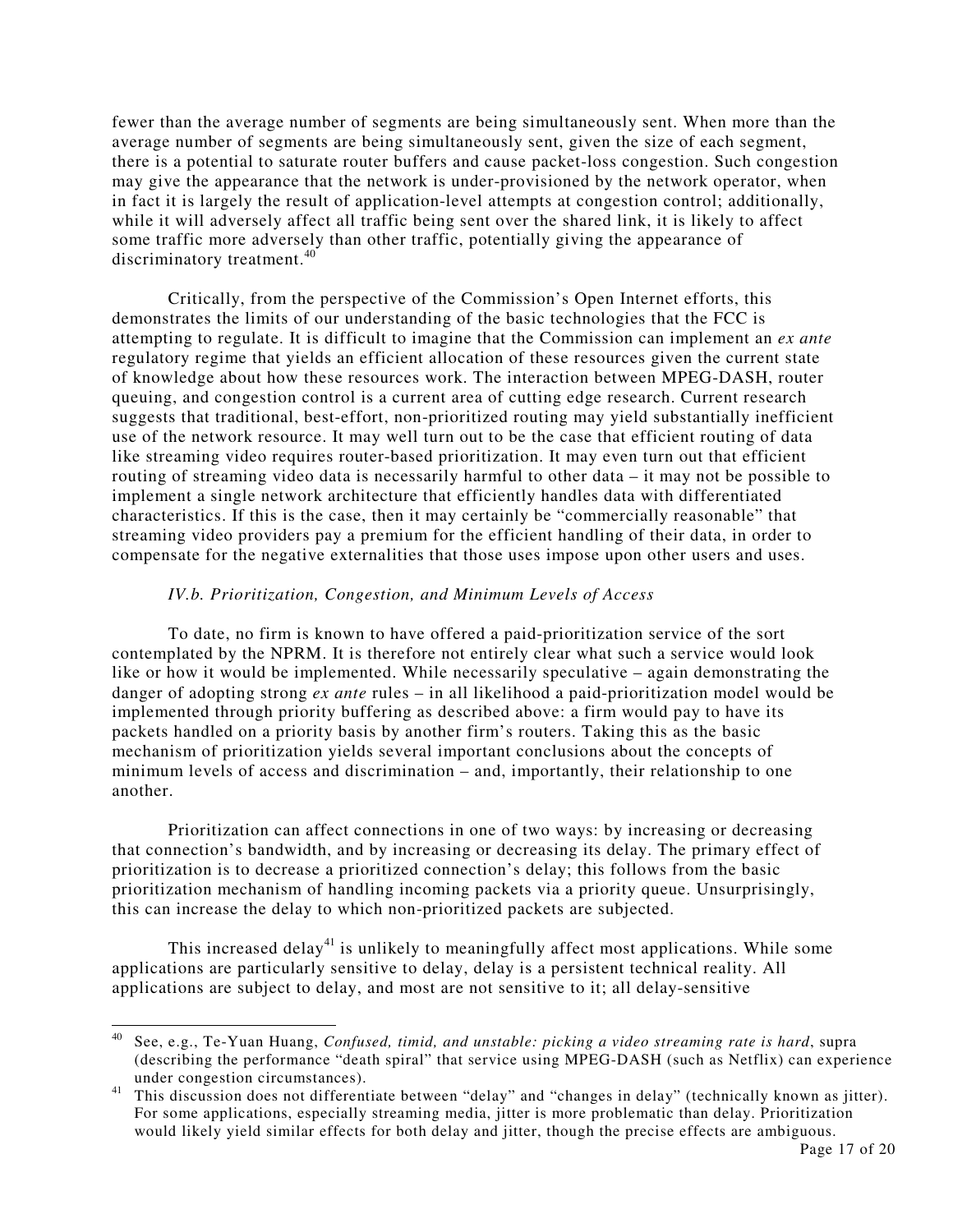applications are designed to accept and mitigate delay as best they can. Any increase in delay caused by prioritization is likely to be marginal and fall within the accepted margins of typical delay-sensitive applications. Moreover, because delay is a persistent technical problem that is only exacerbated, not created, by prioritization, a better approach to delay mitigation is the wide-scale implementation of application-controlled or automated prioritization (e.g., QoS) mechanisms by routers. These mechanisms – many of which already exist, but are infrequently implemented – allow routers to prioritize delay-sensitive traffic. Wide-scale implementation of these mechanisms would broadly address any concerns raised by the adverse effects of paidprioritization on delay-sensitive applications.<sup>42</sup>

 Prioritization would also affect how much bandwidth competing streams are able to use. Assuming the network is uncongested – as recent research makes clear is the case on most consumer-Internet backbones – prioritization would allow a prioritized connection to consume more bandwidth. But, counterintuitively and contrary to the understanding of many net neutrality advocates, prioritization would not appreciably affect the bandwidth available to other connections.

 This follows from the interaction of queuing disciplines and congestion control in statistically multiplexed systems. Almost every implementation of TCP in use today uses packet loss, not delay, to control its data rate.<sup>43</sup> End-hosts on the Internet do not know how much bandwidth is available to them, so they have no way of knowing at any given time what speed they should send data at.<sup>44</sup> What they do instead is start sending data at a slow speed and incrementally increase that speed until congestion occurs (e.g., packets are dropped). At that point, they know they have exceeded available capacity, so they slow down (usually by reducing transmit rate by half); they then resume incrementally increasing their speed. This process, known as "congestion control" repeats indefinitely.

 Because congestion control algorithms primarily rely on packet-loss to signal congestion, so long as a network is not experiencing packet loss prioritization will not substantially affect the rate at which end-hosts send packets.<sup>45</sup> Thus, and directly contrary to

 $42$ In considering the meaning of "minimum levels of access," the Commission may consider, in particular, whether Internet Service Providers implementing paid prioritization should also be required to implement user-selectable or automated QoS, perhaps with a requirement that packets subject to paid-prioritization cannot be given greater priority than applications reasonably recognized as especially delay sensitive. The merits of such a proposal require substantial further investigation, and these comments do not endorse such an approach without further research.

<sup>43</sup> Standard implementations of TCP used by all major operating systems rely on the packet-loss mechanism. Delay-oriented congestion control algorithms also exist, but are less frequently used – largely because they are systematically unable to make as efficient use of the network resource in a system shared with packetloss oriented TCPs. *See, e.g.,* Budzisz, et al., *On the Fair Coexistence of Loss- and Delay-Based TCP*, 19 IEEE/ACM Trans. on Networking 1811 (2011). The great exception to this is recent versions of Windows, which uses a hybrid loss- & delay-based algorithm ("Compound TCP"). Even under congestion, however, Compound TCP is bounded on the low end by the performance of the standard Reno loss-based algorithm.

<sup>44</sup> This is a fundamental constraint of the Internet. Since no one can know, *ex ante*, how many users will be sharing a connection at a given time, one can never know how much bandwidth is available to a given user at a given time – even if all of the technical characteristics of the network are known (which they are not). For instance, if three users share a 100 mbps connection but only two are active at a given time, a "fair" TCP will let each of them use 50 mbps. If the third user then starts using the connection, only 33 mbps will be allocated to each. There is no way to know whether or when other users will be making use of the shared resource.

<sup>&</sup>lt;sup>45</sup> The rate at which TCPs increase the rate at which they send data is affected by delay, so there is some marginal effect on speed that results from prioritization. This is, however, a second order effect, so is bounded by a relatively small margin, even in the case of a linear increment. Modern TCPs increasingly use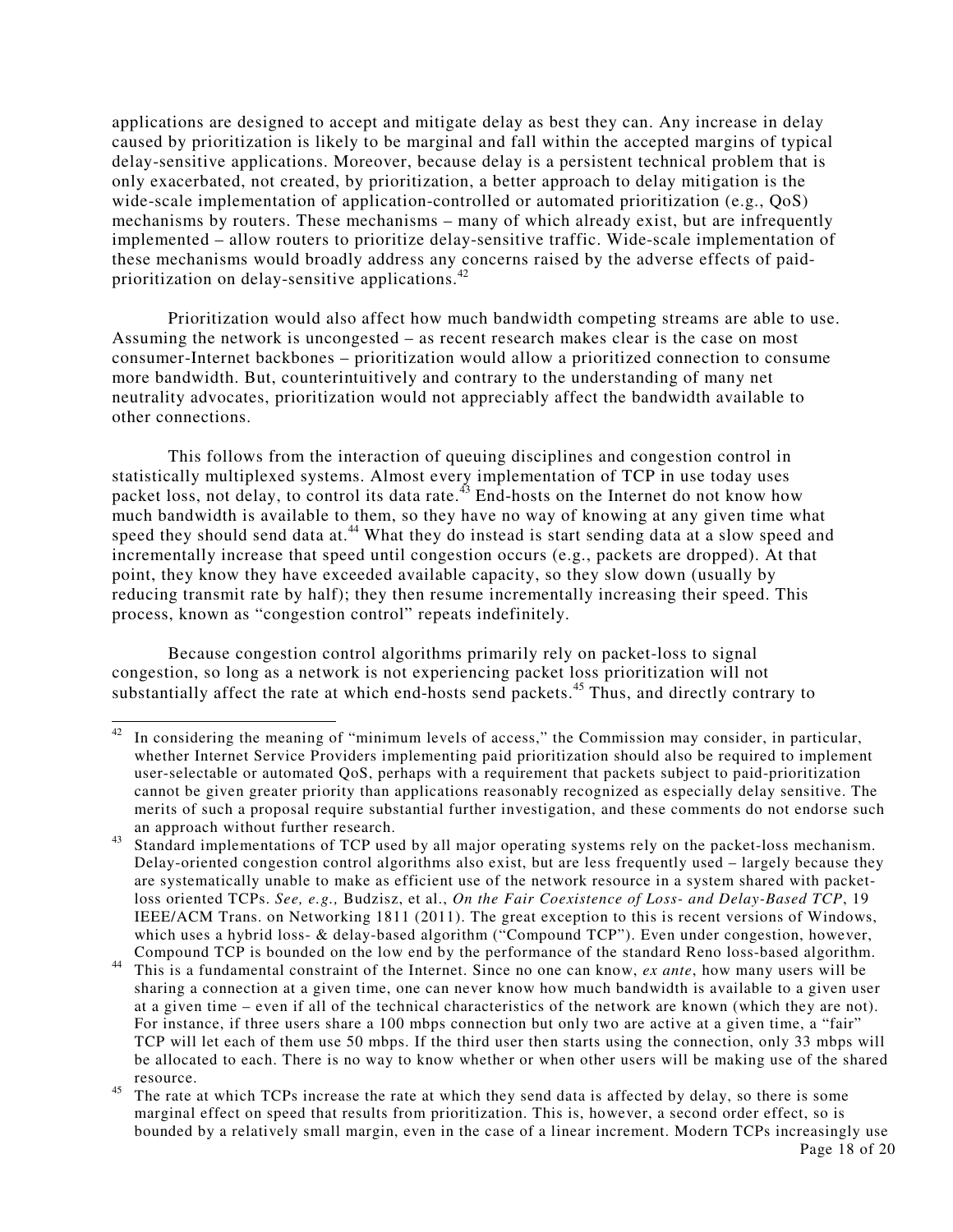claims of many advocates, prioritization of some connections does not reduce the capacity available to other connections. Or, if we use the rhetoric of the debate, on connections without substantial packet loss the hypothetical addition of "fast lanes" (prioritized connections) does not relegate other connections to a "slow lane."

#### *IV.c. Implications*

l

 This discussion suggests several conclusions relating to the NPRM's consideration of minimum levels of access and prioritization, and in particular how the two relate.

 First and foremost, the effects of prioritization should be measured primarily in terms of on-net packet loss, and, in particular, the relative levels of packet loss between prioritized and non-prioritized traffic. If these rates are similar (including the case where they are at or near zero), this strongly suggests that any prioritization is commercially reasonable. Indeed, it strongly suggests that prioritization is not affecting non-prioritized traffic at all. In cases where there is substantial packet loss but the rates are comparable between prioritized and nonprioritized traffic, this suggests the relevant network is under-provisioned – but it does not suggest concerns relating to prioritization or Open Internet principles generally.

 The only situation where prioritization on uncongested networks may reasonably be seen as adversely affecting non-prioritized connections is where those connections are substantially delay-sensitive. In such cases, network providers implementing paid prioritization should take steps to ensure such applications are not unduly affected. Such steps could take many forms, from user-selectable prioritization, to automated (e.g., DPI-based) prioritization of delay-sensitive traffic, to other router-based QoS mechanisms (e.g., tuning the rate at which prioritized buffers are serviced relative to non-prioritized buffers). These and similar ideas have long been discussed within the technical community as important to efficient network use; paid prioritization may reasonably increase the urgency of their deployment. Given the (small, but hard to define) range of possible applications that could be adversely affected by prioritization, the uncertain ways and extent to which they may actually be affected in any particular case, and the myriad approaches to mitigating such effects, the Commission should address any concerns arising from prioritization on a case-by-case basis.

 In all other cases, the fact that a network is uncongested strongly suggests both that any prioritization is commercially reasonable, and that such prioritization is not adversely affecting other connections (e.g., any minimum level of access that would be provided without prioritization is being maintained on the network with prioritization).

 Because a great portion of a given connection's performance is determined by circumstances outside the control of a given network operator (i.e., by off-net factors), competitive benchmarking of services' on-net performance is an important tool in understanding how, or whether, any on-net prioritization is affecting a given service's performance. For instance, as discussed above, the performance characteristics of MPEG-DASH, the protocol currently used by firms like Netflix to deliver streaming video, are not yet well understood. Initial research suggests that MPEG-DASH in particular has poor performance characteristics that are attributable to its design and interaction with TCP's congestion control mechanisms – and that are outside of the control of a given network operator.

non-linear recovery mechanisms (e.g., CUBIC, New Reno, Compound TCP), for which a marginal increase in delay is unlikely to substantially affect average transmission rates.